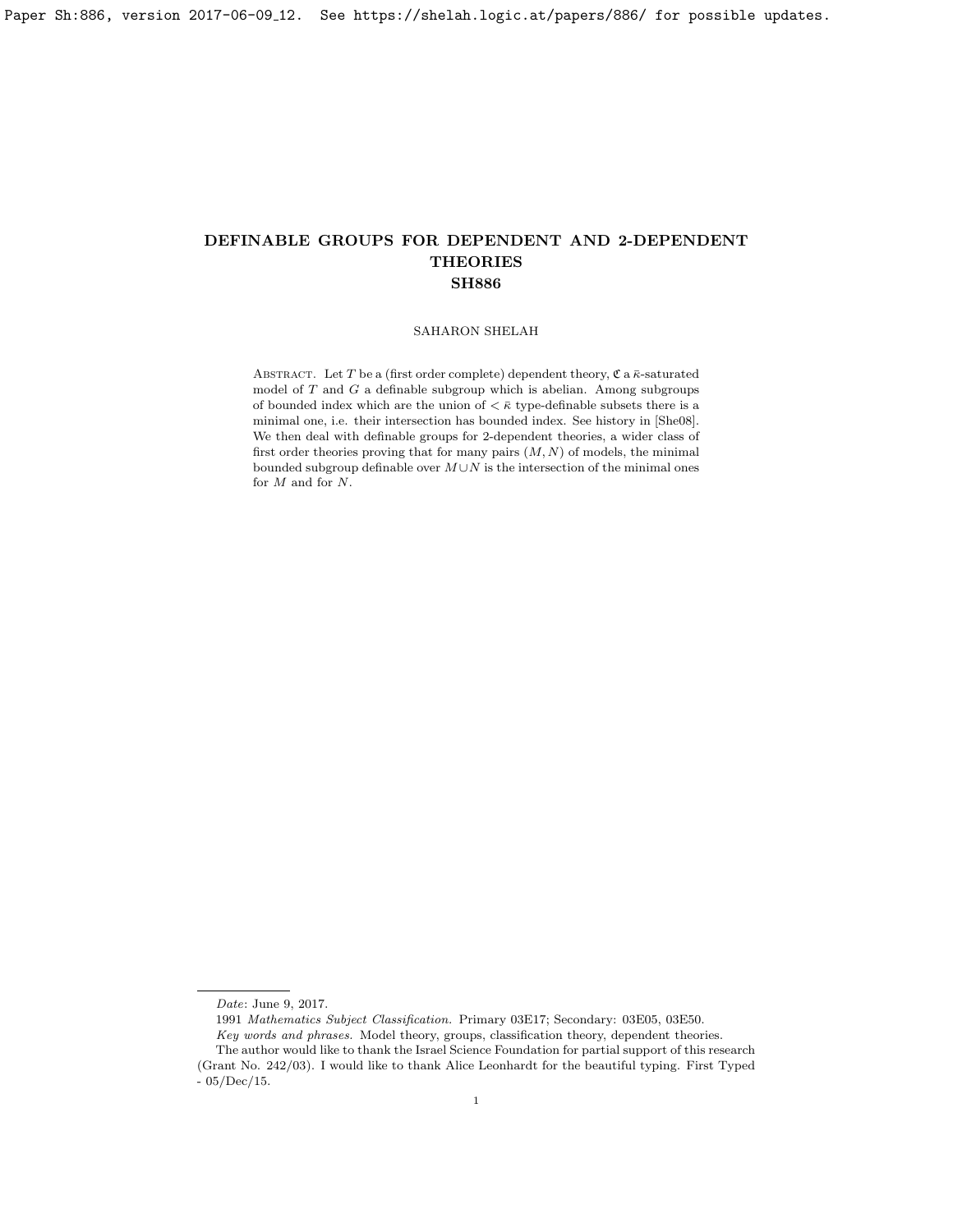### 0. INTRODUCTION

Assume that T is a dependent (complete first order) theory,  $\mathfrak C$  is a  $\bar\kappa$ -saturated model of T (a monster), G is a type-definable (in  $\mathfrak{C}$ ) group in  $\mathfrak{C}$  (of course we consider only types of cardinality  $\langle \bar{\kappa} \rangle$ .

A subgroup H of G is called bounded if the index  $(G : H)$  is  $\lt \bar{\kappa}$ . By [\[She08\]](#page-18-0), we know that among  $\mathbf{H}_{\text{tb}} = \{H : H \text{ is a type-definable subgroup of } G \text{ of bounded,}\}$ i.e. with index  $\langle \bar{\kappa} \rangle$  there is a minimal one.

But what occurs for  $H_{\text{stb}} = \{H : H$  is a union-type-definable (see below) subgroup of G of bounded, i.e.  $\langle \bar{\kappa} \text{ index} \rangle$ ? is there a minimal one? Our main result is a partial positive answer: if  $G$  is an abelian group then in  $H_{\text{stb}}$  there is a minimal one.

We call  $C \subseteq \mathfrak{C}$  union-type-definable (over A) when for some sequence  $\langle p_i(x) :$  $i < \alpha$  we have  $\alpha < \bar{\kappa}$ , each  $p_i(x)$  is a type (over A; of course A is of cardinality  $\langle \overline{\mathcal{R}} \rangle$  and  $C = \bigcup \{p_i(\mathfrak{C}) : i \langle \overline{\mathfrak{C}} \rangle\}$  where  $p_i(\mathfrak{C}) = \{b \in \mathfrak{C} : b \text{ realizes } p_i(\mathfrak{C})\}\}$ ; this is equivalent to being  $\mathbb{L}_{\infty,\kappa}$ -definable in  $\mathfrak{C}$  for some  $\kappa \leq \bar{\kappa}$ .

In Definition [2.4](#page-11-0) we recall the definition of 2-dependent  $T$  (where  $T$  is 2-independent when some  $\langle \varphi(\bar{x}, b_m, \bar{c}_n) : m, n \langle \omega \rangle$  is an independent sequence of formulas); see [\[She14,](#page-18-1) §5 (H)]. Though a reasonable definition, can we say anything interesting on it? Well, we prove the following result related to [\[She08\]](#page-18-0).

Let  $G_A$  be the minimal type-definable over A subgroup of G, for suitable  $\kappa$ ; as we fix A it always exists. Theorem [2.12](#page-14-0) says that if M is  $\kappa$ -saturated and  $|B| < \kappa$ then  $G_{M\cup B}$  can be represented as  $G_M \cap G_{A\cup B}$  for some  $A \subseteq M$  of cardinality  $\lt \kappa$ . So though this does not prove "2-dependent is a dividing line", it seems enough for showing it is an interesting property.

The first theorem on this line for T stable is of Baldwin-Saxl [\[BS76\]](#page-18-2). Recently Hrushovski, Peterzil and Pillay [\[HPP05\]](#page-18-3) investigated definable groups, o-minimality and measures; an earlier work on dependent theories is [\[She04\]](#page-18-4); and on definable subgroups in o-minimal  $T$  is Berarducci, Otero, Peterzil and Pillay [\[BOPP05\]](#page-18-5) where the existence of the minimal type-definable bounded index theorem and more results are proved for o-minimal theories.

A natural question was whether there is a minimal type-definable bounded subgroup, when  $T$  is dependent. Assuming more (existence of measure) on the group, related suitably to the family of definable sets, this was proved in the original version of Hrushovski-Peterzil-Pillay [\[HPP05\]](#page-18-3). Then [\[She08\]](#page-18-0) proves this for every dependent theory and definable group. (The final version of their paper [\[HPP05\]](#page-18-3) includes an exposition of the proof of [\[She08\]](#page-18-0).)

Recent works of the author on dependent theories are [\[She09\]](#page-18-6) (see §3,§4 on groups) [\[She14\]](#page-18-1) (e.g. the first order theory of the  $p$ -adics is strongly<sup>1</sup> dependent but not strongly<sup>2</sup> dependent, see end of  $\S1$ ; on strongly<sup>2</sup> dependent fields see  $\S5$ ) and [\[She15\]](#page-18-7) and later [\[Shea\]](#page-18-8).

Hrushovski has pointed out the following application of §2 to Cherlin-Hrushovski [ChHr03]. They deal with complete first order theories T with few  $\lambda$ -complete 4types such that every finite subset of  $T$  has a finite model. Now from the classification of finite simple groups several (first order) properties of such theories were deduced. From them they get back information on automorphism groups of finite structures. An interesting gain of this investigation is that if looked at this as a round trip from classification of finite simple groups to such T's, we get uniform bounds for some of the existence results in the classification of finite simple groups.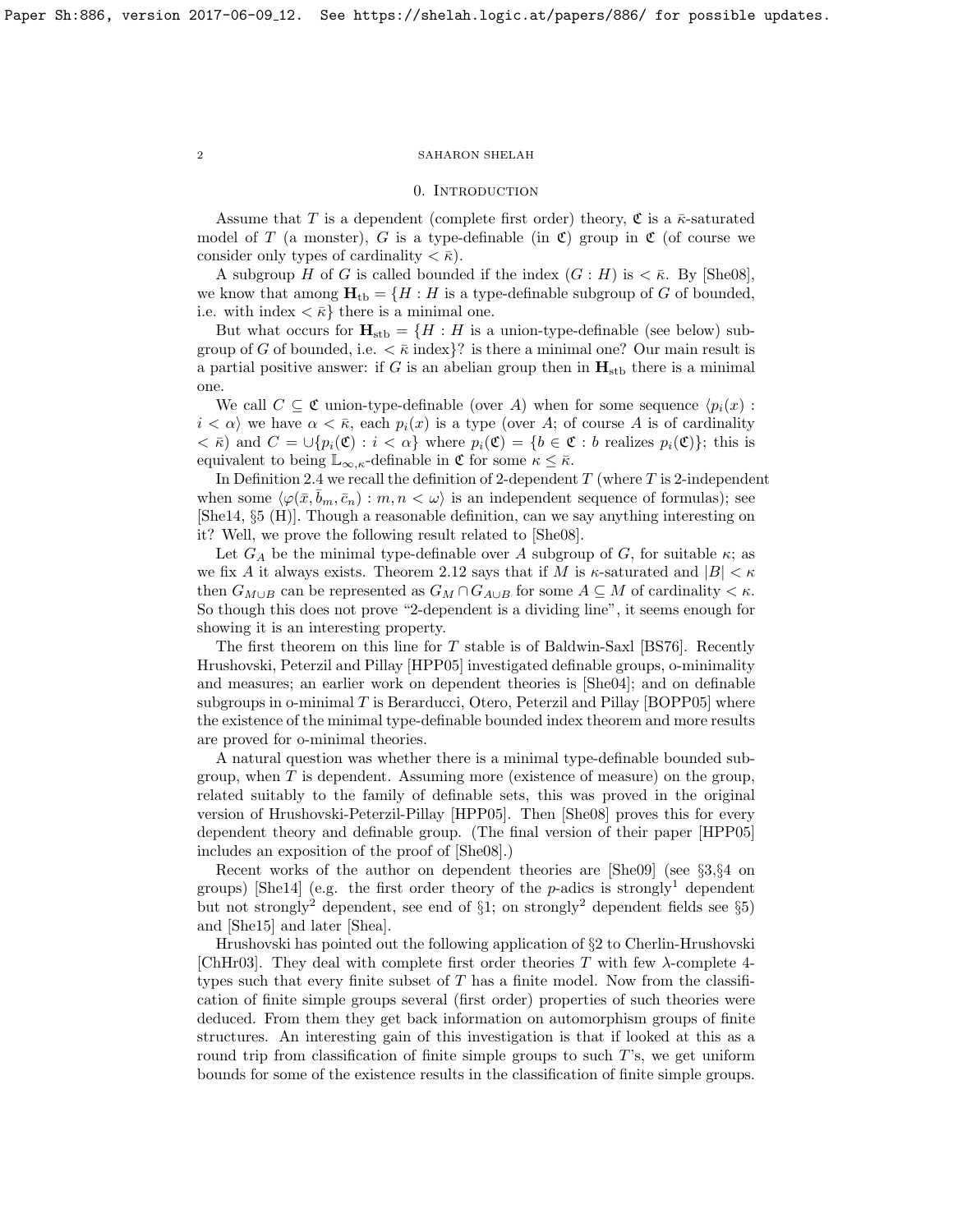Note that they deal with the case the finite field is fixed, while the vector space over it varies. This is related to the properties being preserved by reducts (and interpretations) of first order theories hence we get the uniform bounds. Now by the present work some of those first order properties of such T's which they proved using finite simple groups, are redundant in the sense that they follows from the others though originally it was non-trivial to prove them. Why? Because (the relevant first order theories are 2-dependent by Observation [2.7](#page-13-0) and so) Theorem [2.12](#page-14-0) can be applied. More specifically, the main point is a version of modularity that looking at an expansion of  $M = (V, B)$ , where V is a vector space over a fixed finite field  $F, B$  a bilinear map from  $V$  to  $F, M$  an ultraproduct of finite structures, for suitable  $M_0 \prec M_\ell \prec M$  for  $\ell = 1, 2, \text{acl}(M_1 \cup M_2) = \{a_1 + a_2 : a_1 \in M_1, a_2 \in M_2\}.$ 

This raises further questions.

We thank Itay Kaplan for pointing out many many things which should be corrected and the referee for suggestions to make the paper shorter and more userfriendly.

The reader may ask

**Question 0.1.** Is the notion of 2-independent and more generally *n*-independent first order theory interesting?

In my view they certainly are. Why?

(A) Their definition is simple and natural.

True this is a statement easy to argue about, hard to convince about, you may say it is a matter of personal taste. But we can look at history: earlier cases in which the author suggest such notions proving something on them. True, the interest in the (failure of the) strict order property (see [\[She71\]](#page-18-9); [\[She00,](#page-18-10) §5], Kikyo-Shelah [\[KS02\]](#page-18-11), Shelah-Usvyatsov, [\[SU06\]](#page-18-12)) and n-NSOP relatives (see [\[She96,](#page-18-13) §2], Dzamonja-Shelah [\[DS04\]](#page-18-14), Shelah-Usvyatsov [\[SU08\]](#page-18-15)) have not so far been proved to skeptics. But other cases looked for a non-trivial number of years to be in a similar situation but eventually become quite popular: stable and superstable([\[She69\]](#page-18-16)), the independence property itself([\[She71\]](#page-18-9)), and a more strict version of the (failure of the) strict order property  $=$  simple theory  $(=$  failure of the tree property).

(B) The theory of such classes is not empty; we prove in §2 that "the minimal bounded subgroup of G over  $A$ " behaves nicely. A skeptical reader suggests that to justify our interest we have to point out "natural examples", i.e. from other branches of mathematics. We object to this, just as we object to a parallel view on mathematics as a whole. In both cases applications are a strong argument for and desirable, but not a necessary condition. In fact such cases were not present in the author first works on the notions mentioned above.

Moreover the connection to Chelin-Hrushovski [\[CH03\]](#page-18-17) already showed such connection.

In any case there are such examples, generally if in  $\mathfrak{C} = \mathfrak{C}_T$  we can define a field K and vector spaces  $V_1, V_2, V_3$  over it (or just abelian groups) and a bilinear mapping  $F: V_1 \times V_2 \to V_3$ , then in the non-degenerated case the formulas  ${F(x,b) = 0_{V_3} : b \in V_2}$  form an infinite family of independent formulas. As bilinear maps appear in many examples, it makes sense even to a reasonable skeptic to look for a (real) parallel to the class of stable theories including them and 2 dependent is the most natural one.

∗ ∗ ∗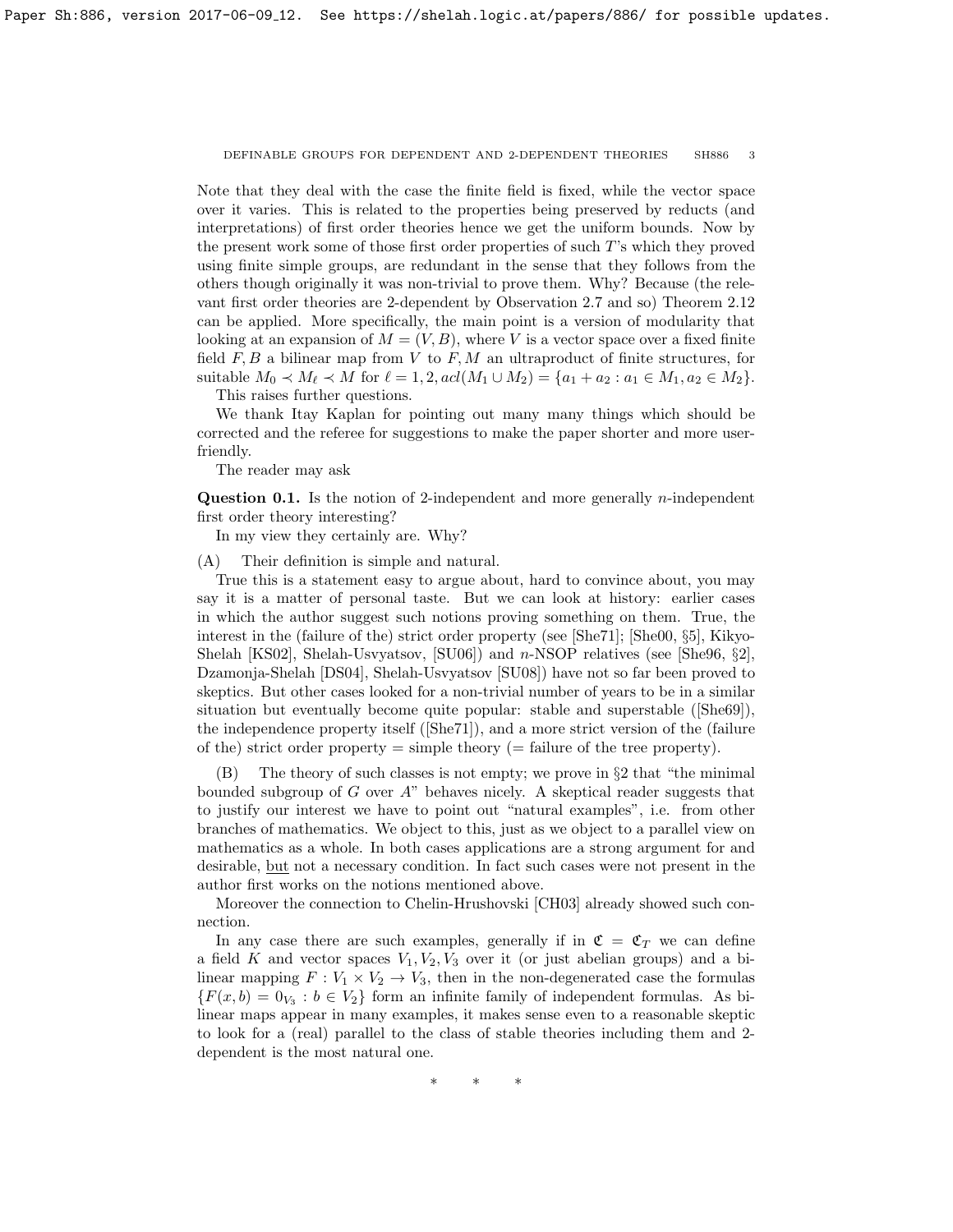Concerning [\[She08\]](#page-18-0), note that

<span id="page-3-0"></span>Claim 0.2.  $\left|T\right\rangle$  dependent Assume

- (a) G is a A<sup>∗</sup> -definable semi-group with cancellation
- (b)  $q(x, \bar{a})$  is a type,  $q(\mathfrak{C}, \bar{a})$  a sub-semi-group of G
- (c) for  $\bar{a}'$  realizing  $tp(\bar{a}, A^*)$  let  $set(\bar{a}') = \{b: \text{ for some } a, c \in q(\mathfrak{C}, \bar{a}') \text{ we have }$  $abc \in q(\mathfrak{C}, \bar{a}')$ ; (note that if G is a group,  $q(\mathfrak{C}, \bar{a})$  a sub-group then  $set(\bar{a}') =$  $q(\mathfrak{C},\bar{a}))$

 $then we can find  $q^*$  and  $\langle \bar{a}_i : i < \alpha \rangle$  and B such that:$ </u>

- ( $\alpha$ )  $\alpha < \lambda^+$  where  $\lambda = |T| + |\ell q(\bar{a})|$
- ( $\beta$ ) tp $(\bar{a}_i, A^*)$  = tp $(\bar{a}, A^*)$  hence  $q(\mathfrak{C}, \bar{a}_i)$  a sub-semi-group of G
- ( $\gamma$ )  $q^*(x) = \bigcup \{ q(x, \bar{a}_i) : i < \alpha \}$
- $(\delta)$   $B \subseteq \bigcup$  $\bigcup_{i<\alpha} q(G,\bar{a}_i) \subseteq G$  and  $|B| \leq |\alpha|$ ; in fact,  $B \subseteq \bigcup_i$ i ⋂  $\bigcap_{j\in \alpha\setminus \{i\}} q(G,\bar{a}_i)$
- (ε) if  $\bar{a}'$  realizes  $\text{tp}(\bar{a}, A^*)$  and  $B \subseteq q(\mathfrak{C}, \bar{a}')$  then  $q^*(\mathfrak{C}) \subseteq \text{set}(\bar{a}')$ .

Remark 0.3. This was part of [\[She08\]](#page-18-0), but it was claimed that it seems to be wrong: Note that we do not require " $B \subseteq q^*(\mathfrak{C})$ ". The following example may clarify the claim.

Let T be the theory of  $(\mathbb{Q}, +, <, 0, 1)$  say, and G the monster model. Let a be infinitesimal, namely it realizes  $p(x) := \{0 < x < 1/n : n = 1, 2, 3, \ldots\}$ . Let  $q(x, a)$ say that  $|x| < a/n$  for  $n = 1, 2, \ldots$  Then for any set  $A \subseteq p(\mathfrak{C})$  (of cardinality  $\langle \bar{\kappa} \rangle$  and set B (of cardinality  $\langle \bar{\kappa} \rangle$  contained in  $q(\mathfrak{C}, a')$  for all  $a' \in A$ , there is by compactness some d realizing  $p(x)$  such that  $d/n > b$  for all  $b \in B$  and  $n = 1, 2, \ldots$ and  $d < a'/n$  for all  $a' \in A$  and  $n = 1, 2, \ldots$  However, what  $(\varepsilon)$  of [0.2](#page-3-0) says is: if a' realizes  $p(x)$  (i.e. a' infinitesimal) and  $B \subseteq q(\mathfrak{C}, a')$ , i.e.  $b \in B \land n < \omega \Rightarrow |b| < a'/n$ then  $q^*(\mathfrak{C}) \subseteq q(\mathfrak{C}, a')$  so if  $a \in B$  this holds.

*Proof.* We try to choose  $\bar{a}_{\alpha}, b_{\alpha}$  by induction on  $\alpha < (|T|^{\aleph_0})^+$  such that:

- $\circledast$  (*a*)  $\bar{a}_{\alpha}$  realizes tp( $\bar{a}$ ,  $A^*$ )
	- (b)  $b_{\alpha} \notin q(\mathfrak{C}, \bar{a}_{\alpha})$  and  $b_{\alpha} \in G$  and moreover  $a, c \in q(\mathfrak{C}, a_{\alpha}) \Rightarrow$  $ab_{\alpha}c \notin q(\mathfrak{C}, a_{\alpha}),$  i.e.  $b_{\alpha} \notin \text{set}(a_{\alpha})$
	- (c)  $b_{\alpha}$  realizes  $q(x, \bar{a}_{\beta})$  for  $\beta < \alpha$
	- (d) b<sub>β</sub> realizes  $q(x, \bar{a}_{\alpha})$  for  $\beta < \alpha$ .

First, if we are stuck at some  $\alpha < (|T|^{\aleph_0})^+$  then the desired result is exemplified by  $\langle \bar{a}_i : i < \alpha \rangle$  and  $B := \{b_i : i < \alpha\}$ . Note that if  $\alpha \geq 1$  then  $B \subseteq \bigcup \{\cap \{q(\mathfrak{C}, \bar{a}_i) :$  $i \in \alpha \setminus \{j\} : j < \alpha\}$  and if  $\alpha = 0$  then  $B = \emptyset$ .

Second, if we succeed we get contradiction similarly to the proof in [\[She08,](#page-18-0) §1] but we elaborate; let  $\bar{y} = \langle y_i : i < \ell g(\bar{a}) \rangle$ . Let  $\varphi_\alpha(x, \bar{y}) \in q(x, \bar{a}_\alpha)$  be such that  $\mathfrak{C} \models \neg \varphi_\alpha(b_\alpha, \bar{a}_\alpha)$ , exists by clause (b) of  $\mathcal{R}$ . The number of possible  $\varphi_\alpha(x, \bar{a}_\alpha)$  is  $\leq \lambda$ , hence for some  $\varphi_*(x, \bar{y}) \in \mathbb{L}(\tau_T)$  the set  $W := {\alpha \langle \lambda^+ : \varphi_\alpha(x, \bar{y}) = \varphi_*(x, \bar{y})\}$  is a set of cardinality  $\lambda^+$ , so it is enough to prove that for every finite non-empty  $w \subseteq W$ there is  $b_w \in \bigcap \{\varphi_\alpha(\mathfrak{C}, a_\alpha) : \alpha \in W \setminus w\} \cap \bigcap \{\varphi_*(\mathfrak{C}, \bar{a}_\alpha) : \alpha \in w \setminus {\max(w), \min(w)}\}.$ 

Now letting  $\alpha_0 < \ldots < \alpha_n$  list w, we can choose  $b_w := b_{\alpha_0} \ldots b_{\alpha_n}$  (the product). Now on the one hand,  $b_w \in \varphi_*(\mathfrak{C}, \bar{a}_\alpha)$  for  $\alpha \in W\setminus w$  because  $\varphi_*(\mathfrak{C}, \bar{a}_\alpha)$  by the choice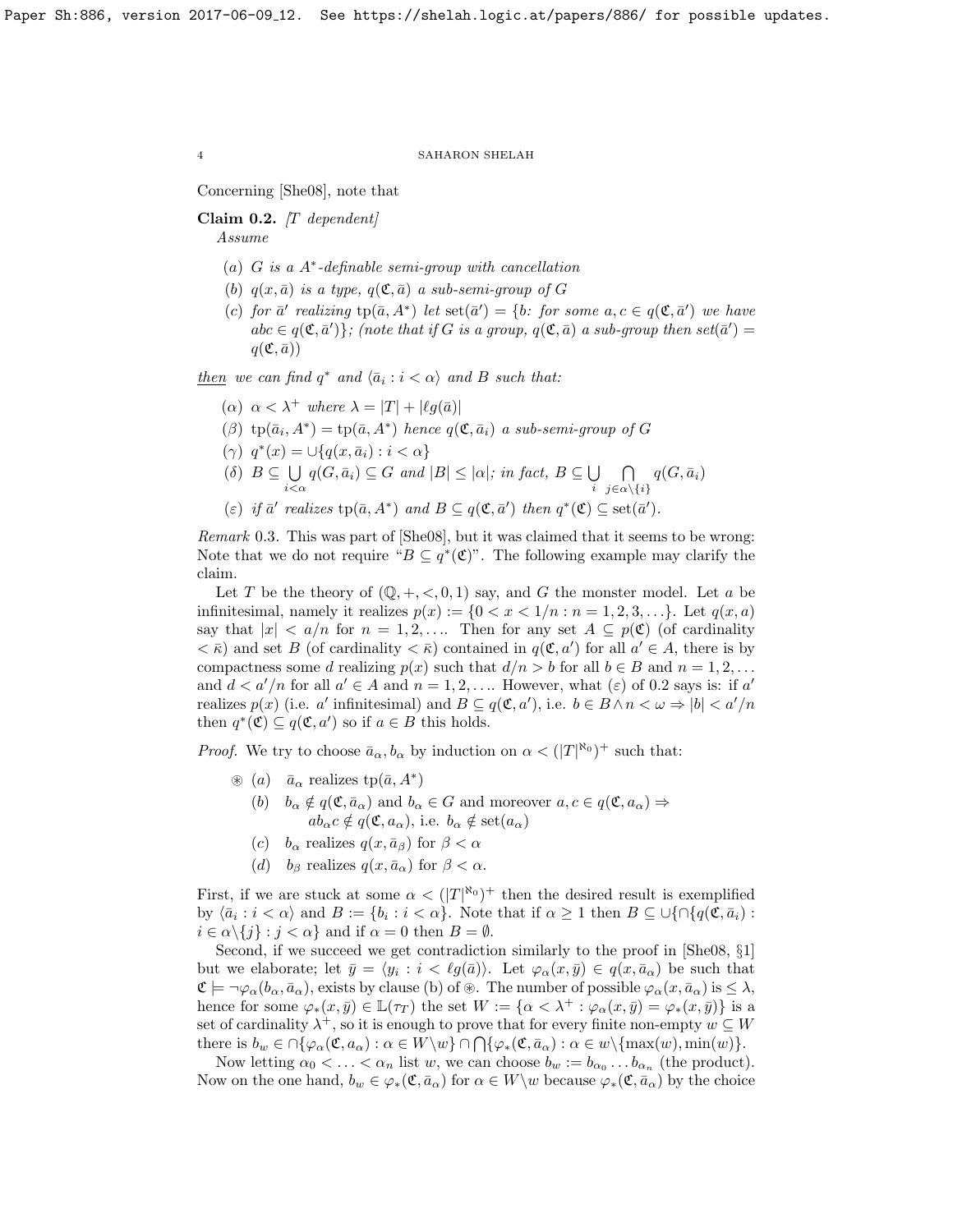of  $\varphi_{\alpha}$  is closed under products and  $\ell < n \Rightarrow b_{\alpha_{\ell}} \in \varphi_*(\mathfrak{C}, \bar{a}_{\alpha})$ . On the other hand if  $\ell = 1, \ldots, n - 1$  and  $b_u \in \varphi_*(\mathfrak{C}, \bar{a}_{\alpha_{\ell}})$  by the "moreover" in clause (b) of  $\circledast$  we are done.  $\square_{0.2}$  $\square_{0.2}$  $\square_{0.2}$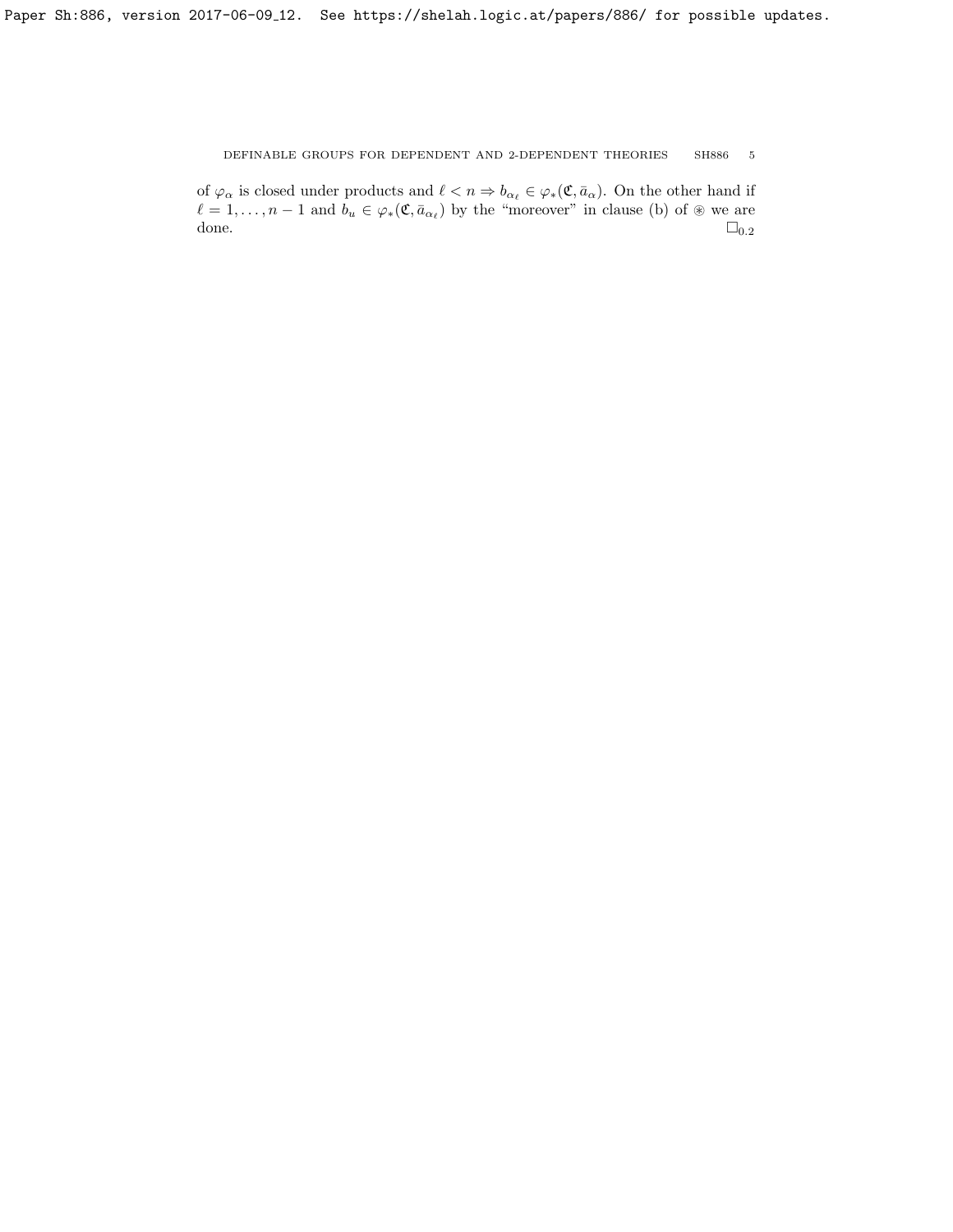1.  $\mathbb{L}_{\infty,\bar{\kappa}}(\tau_T)$ -definable subgroups of bounded index

The main result of this section is Theorem [1.12:](#page-8-0) if the monster model  $\mathfrak{C}$  is  $\bar{\kappa}$ saturated,  $T = Th(\mathfrak{C})$  is dependent, G is a definable abelian group over  $A_*, |A_*| < \bar{\kappa}$ <u>then</u>  $H_* = \bigcap \{H : H$  is a union-type-definable <sup>[1](#page-5-0)</sup> subgroup of G of bounded index, i.e.  $\langle \bar{\kappa} \rangle$  then  $H_*$  is a union-type-definable over  $A_*$  and has index  $\leq 2^{|T|+|A_*|}$ . As usual  $\bar{\kappa}$  is strongly inaccessible (strong limit of large enough cofinality such that  $(\mathcal{H}(\bar{\kappa}), \in) \prec_{\Sigma_n} (\mathbf{V}, \in)$  some *n* large enough is enough).

Context 1.1.

- (a) C is a monster ( $\bar{\kappa}$ -saturated) model of the complete first order theory T (we assume  $\bar{\kappa}$  is strongly inaccessible  $>|T|$ ; this just for convenience, we do not really need to assume there is such cardinal)
- (b)  $p_*(x)$  is a type and  $(x, y) \mapsto x * y, x \mapsto x^{-1}$  and  $e_G$  are first order definable  $(in \mathfrak{C})$  two-place function, one place function and element (with parameters  $\subseteq$  Dom $(p_*)$  for simplicity) such that their restriction to  $p_*(\mathfrak{C})$  gives it a group structure which we denote by  $G = G_{p_*}^{\mathfrak{C}}$ . Let  $Dom(p_*) = A_*$ ; we may write ab instead of  $a * b$ . When the group is Abelian we may use the additive notation.

*Notation* 1.2. For an *m*-type  $p(\bar{x})$  let  $p(B) = {\bar{b} \in {^{\ell g(\bar{x})}}B : \bar{b} \text{ realizes } p(\bar{x})}$ , so if  $p = p(x)$  then we stipulate  $p(\mathfrak{C}) \subseteq \mathfrak{C}$ . For a set **P** of  $\lt$   $\bar{\kappa}$  of m-types let **P**(B) =  $\cup \{p(B) : p \in \mathbf{P}\}.$ 

**Definition 1.3.** For any  $\alpha < \bar{\kappa}$  and sequence  $\bar{\mathbf{a}} \in \alpha \mathfrak{C}$  and  $n < \omega$  we define  $q_{\bar{\mathbf{a}}}^n(x) =$  $q_{\Gamma_{\mathbf{a}}}^n(x)$  where

- (a)  $\Gamma_{\bar{\mathbf{a}}} = {\varphi(x, \bar{\mathbf{a}}) : \varphi \in \mathbb{L}(\tau_T)}$  and
- (b) for  $\Gamma_1, \Gamma_2$  sets of formulas (possibly with parameters) with one free variable x we let:

$$
q_{\Gamma_1,\Gamma_2}^n(x) =: \{ (\exists y_0, \ldots, y_{2n-1}) \left[ \bigwedge_{\ell < 2n} \psi(y_\ell) \land \bigwedge_{\substack{\ell < n \\ k < m}} (\varphi_k(y_{2\ell}, \bar{a}) \equiv \varphi_k(y_{2\ell+1}, \bar{a})) \right. \\ \left. \bigwedge_{\substack{\ell < n \\ \Lambda x = (y_0^{-1} * y_1) * \ldots * (y_{2n-2}^{-1} * y_{2n-1}) \right]:} \left. (\alpha) \quad \psi(x) \text{ is a finite conjunction with} \right. \\ \left. \bigwedge_{\substack{\ell < n \\ n \text{ or repetitions of members of } \Gamma_1 \cup p_*(x) \\ n \text{ or repetitions of members of } \Gamma_1 \cup p_*(x) \\ \left( \beta \right) \quad m < \omega \text{ and } \varphi_k(x, \bar{a}) \in \Gamma_2 \text{ is a formula for } k < m \right.
$$

(c) if  $\Gamma_1 \subseteq p_*$  we may omit it. If  $\Gamma_2 = \Gamma_{\bar{a}}$  and  $\Gamma_1 \subseteq p_*$  we may write  $q_{\bar{a}}^n$  instead of  $q_{\Gamma_{\bar{\mathbf{a}}}^n}^n$ .

*Remark* 1.4. We have used  $x = w(y_0^{-1}y_1, y_2^{-1}y_3, \ldots, y_{2n-2}^{-1}y_{2n-1})$  with  $w(x_0, \ldots, x_{n-1})$ the "word"  $x_0 \ldots x_{n-1}$ ; but we may replace  $x_0 x_1 \ldots x_{n-1}$  by any group word  $w(x_0,\ldots,x_{n-1})$  and then may write  $q_{\Gamma_1,\Gamma_2}^w, q_\Gamma^w(x), q_{\bar{\mathbf{a}}}(x)$  instead of  $q_{\Gamma_1,\Gamma_2}^n, q_{\Gamma_2}^n, q_{\bar{\mathbf{a}}}(x)$ respectively. Of course, the subgroup of G generated by  $q_{\bar{a}}^1(\mathfrak{C})$  includes  $q_{\bar{a}}^w(\mathfrak{C})$  for any non-trivial group word w.

<span id="page-5-0"></span><sup>&</sup>lt;sup>1</sup>recall that this means: is of the form  $\cup \{p_i(\mathfrak{C}) : i < i_*\}$  where for some  $A \subset \mathfrak{C}$  of cardinality  $\langle \bar{\kappa}, \text{each } p_i \text{ is a type over } A.$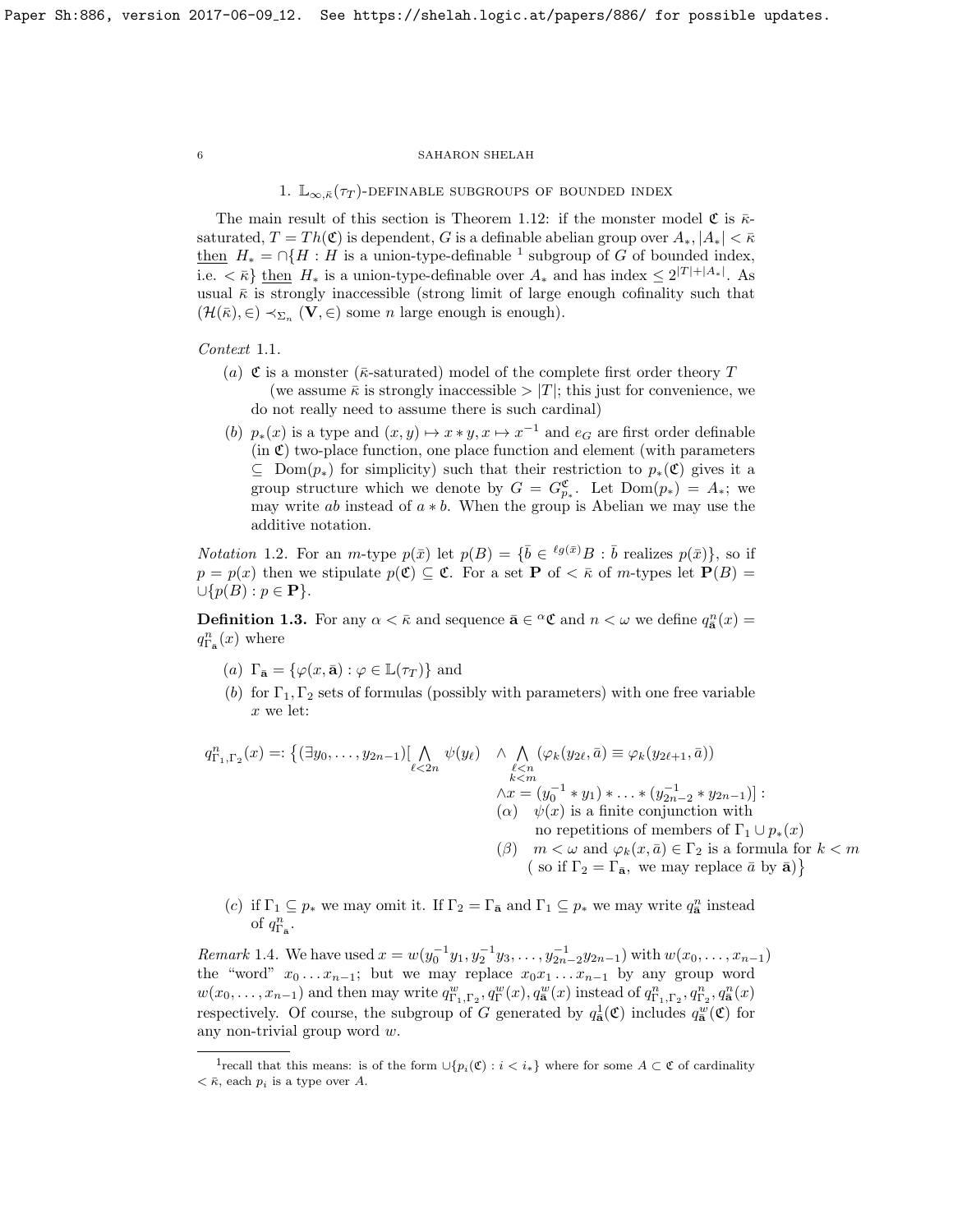<span id="page-6-0"></span>**Observation 1.5.** For  $n < \omega$  and  $\bar{\mathbf{a}} \in \alpha \mathfrak{C}$  as above

- (a)  $q_{\overline{\mathbf{a}}}^n(x)$  is a 1-type
- (b)  $q_{\overline{\mathbf{a}}}^n(\mathfrak{C}) = \{c_0 \ldots c_{n-1}: \text{ there are } d_\ell \in p_*(\mathfrak{C}) \text{ for } \ell < 2n \text{ such that } c_\ell =$  $d_{2\ell}^{-1} d_{2\ell+1}$  and  $d_{2\ell}, d_{2\ell+1}$  realize the same type over  $\bar{\mathbf{a}}$  for every  $\ell < n$ }
- (c)  $|q_{\mathbf{a}}^{n}|$  is equal to  $|T| + \aleph_0 + |\ell g(\mathbf{\bar{a}})| + |p_*(x)|$
- (d)  $q_{\overline{\mathbf{a}}}^n = \bigcup \{ q_{\overline{\mathbf{a}}\upharpoonright u}^n : u \subseteq \ell g(\overline{\mathbf{a}})$  finite}
- (e)  $q_{\Gamma}^n = \bigcup \{q_{\Gamma_1}^n : \Gamma_1 \subseteq \Gamma \text{ finite}\}.$

*Proof.* Straightforward.  $\square_{1.5}$  $\square_{1.5}$  $\square_{1.5}$ 

<span id="page-6-1"></span>**Observation 1.6.** 1)  $e_G \in q_\Gamma^n(\mathfrak{C}) \subseteq q_\Gamma^{n+1}(\mathfrak{C})$ . **Observation 1.0.** 1)  $e_G \in q_\Gamma(\mathfrak{C}) \subseteq q_\Gamma(\mathfrak{C})$ .<br>
2)  $q_\Gamma^n(\mathfrak{C})$  is closed under  $(-)^{-1}$  and  $e_G$  belongs to it so if  $a \in q_\Gamma^k(\mathfrak{C})$  then  $a^{-1} \in q_\Gamma^k(\mathfrak{C})$ . 3) If  $a_\ell \in q_\Gamma^{k(\ell)}$  $f_{\Gamma}^{k(\ell)}(\mathfrak{C})$  for  $\ell = 1, 2$  <u>then</u>  $a_1 * a_2 \in q_{\Gamma}^{k(1) + k(2)}$  $\int_{\Gamma}^{\kappa(1)+\kappa(2)}(\mathfrak{C}).$ 4)  $\cup \{q_{\Gamma}^n(\mathfrak{C}) : n < \omega \}$  is a subgroup of G.

5) We have  $q_{\mathbf{\bar{a}}}^{m}(\mathfrak{C}) \supseteq q_{\mathbf{\bar{b}}}^{n}(\mathfrak{C})$  when  $n \leq m < \omega$  and Rang( $\mathbf{\bar{a}}) \subseteq \text{Rang}(\mathbf{\bar{b}})$ .

*Proof.* Easy.  $\Box_{1.6}$  $\Box_{1.6}$  $\Box_{1.6}$ 

<span id="page-6-2"></span>**Observation 1.7.** 1) If  $\bar{\mathbf{a}}_{\ell} \in {}^{\alpha(\ell)}\mathfrak{C}$  for  $\ell = 1, 2$  and  $\text{Rang}(\bar{\mathbf{a}}_1) \subseteq \text{Rang}(\bar{\mathbf{a}}_2)$  then  $q_{\bar{\mathbf{a}}_2}^n \vdash q_{\bar{\mathbf{a}}_1}^n$ .

2) Assume  $n < \omega$  and  $H = p(\mathfrak{C})$  is a subgroup of G of bounded index (i.e. (G :  $H$  <  $\bar{\kappa}$ ) and  $\alpha < \bar{\kappa}$ ,  $\bar{\mathbf{a}} \in \alpha \mathfrak{C}$  has representatives from each left H-coset and Rang( $\bar{\mathbf{a}}$ ) include  $A_*$ . If  $p(x)$  is a 1-type  $\supseteq p_*(x)$  which is over  $\text{Rang}(\bar{a}) = M \prec \mathfrak{C}$  and  $p(\mathfrak{C}) = H$  then  $q_{\mathbf{a}}^n(x) \vdash p(x)$ .

3) In part (1) if **P** is a set of  $( $\bar{\kappa}$ )$  1-types  $\supseteq p_*(x)$  which are over Rang( $\bar{\mathbf{a}}$ ) =  $M \prec \mathfrak{C}$ and  $\mathbf{P}(\mathfrak{C}) = H$  then  $q_{\mathbf{\bar{a}}}^n(\mathfrak{C}) \subseteq H$ .

4) If  $\bar{\mathbf{a}} \in \alpha \mathfrak{C}$  so  $\alpha < \bar{\kappa}$  then we have  $\bigcup$  $k<\omega$  $q_{\bar{\mathbf{a}}}^{k}(\mathfrak{C})$  is a union-type definable subgroup

of G of bounded index, in fact of index  $\leq 2^{|T|+|\alpha|}$ .

5) If H is union-type-definable over  $\bar{\mathbf{a}}$  where  $\bar{\mathbf{a}} \in {}^{\alpha} \mathfrak{C}, \alpha = \ell g(\bar{y}) < \bar{\kappa}$  and H is a subgroup of G with bounded index, then  $(G : H) \leq 2^{|T| + |\alpha|}$ .

<span id="page-6-3"></span>Claim 1.8. Any subgroup of G which is union-type-definable (so using all together  $<\bar{\kappa}$  parameters) and is of bounded index (in G, bounded means  $<\bar{\kappa}$ ) contains a subgroup of the form  $\bigcup q_{\bar{a}}^n(\mathfrak{C})$  for some  $\bar{a} \in \bar{\kappa} > \mathfrak{C}$  such that  $A_* \subseteq \text{Rang}(\bar{a})$ . n

*Proof.* Let  $\langle a_{2,i} : i \langle i \rangle \rangle$  be a set of representatives of the left cosets of H in G. Let  $\bar{\mathbf{a}}_1$  be such that  $H = \bigcup_i p_i(\mathfrak{C}), p_i(x)$  a type over  $\bar{\mathbf{a}}_1$  and let  $\bar{\mathbf{a}}_2 = \bar{\mathbf{a}}_1^{\hat{}} \langle a_{2,i} : i \langle i \rangle \rangle$ . Clearly if  $a, b \in G$  realize the same type over  $\bar{a}_2$  then  $ab^{-1} \in H$ . By applying  $1.6 + 1.7(1)$  $1.6 + 1.7(1)$  $1.6 + 1.7(1)$  $1.6 + 1.7(1)$  we are done.  $\square_{1.8}$ 

<span id="page-6-4"></span>**Main Claim 1.9.** Assume T is dependent and G is Abelian. If  $k(1)+2 < k(2) < \omega$ and  $\alpha < \bar{\kappa}$ , then there are  $\lambda < \bar{\kappa}$  and  $\bar{a}_{\varepsilon} \in {}^{\alpha} \mathfrak{C}$  for  $\varepsilon < \lambda$  such that for every  $\bar{\mathbf{a}} \in \alpha \mathfrak{C}$  satisfying  $A_* \subseteq \text{Rang}(\bar{\mathbf{a}})$  we have  $\bigcap \{q_{\bar{\mathbf{a}}_{\varepsilon}}^{k(1)}(\mathfrak{C}) : \varepsilon < \lambda \} \subseteq q_{\bar{\mathbf{a}}}^{k(2)}(\mathfrak{C}),$  i.e.  $\bigcup q_{\bar{\mathbf{a}}_{\varepsilon}}^{k(1)} \vdash q_{\bar{\mathbf{a}}}^{k(2)}.$ ε<λ

Remark 1.10. 1) We may choose  $\lambda$  and  $\bar{\mathbf{a}}_{\varepsilon}$  (for  $\varepsilon < \lambda$ ) independently of  $k(1), k(2)$ . 2) The proof says that  $\lambda = 2^{2^{|\alpha|+|T|+|A_*|}}$  is enough.

Question 1.11. Is G abelian or the subgroup abelian necessary?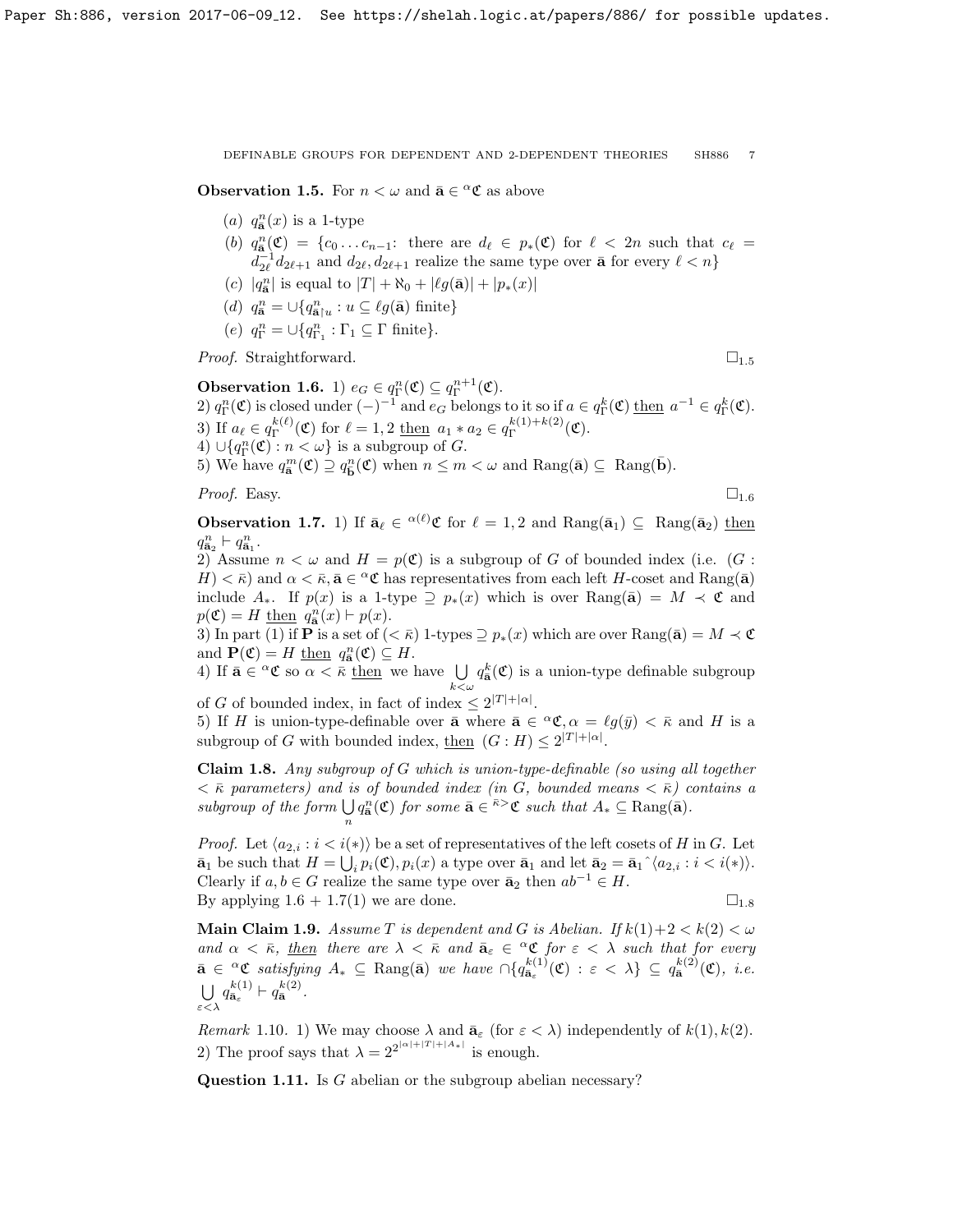*Proof.* Stage A: Let  $\lambda := (2^{2^{|\alpha|+|T|+|A_*|}})$ , and assume that the desired conclusion fails for  $\lambda$ .

Stage B: As this fails, we can find  $\langle \bar{\mathbf{a}}_{\varepsilon}, c_{\varepsilon} : \varepsilon < \lambda^+ \rangle$  such that:

(a)  $\bar{\mathbf{a}}_{\varepsilon} \in {}^{\alpha} \mathfrak{C}$  and  $A_* \subseteq \text{Rang}(\bar{a}_{\varepsilon})$ (b)  $c_{\varepsilon} \in \bigcap \{q_{\bar{\mathbf{a}}_{\zeta}}^{k(1)}(\mathfrak{C}) : \zeta < \varepsilon \} \subseteq G$  equivalently  $c_{\varepsilon} \in q_{\bar{\mathbf{a}}_{\zeta}}^{k(1)}(\mathfrak{C})$  for  $\zeta < \varepsilon$ (c)  $c_{\varepsilon} \notin q_{\bar{\mathbf{a}}_{\varepsilon}}^{k(2)}(\mathfrak{C}).$ 

[Why? Choose  $(\bar{a}_{\varepsilon}, c_{\varepsilon})$  by induction on  $\varepsilon < \lambda^+$ .]

Stage C: Without loss of generality  $\langle (\bar{a}_{\varepsilon}, c_{\varepsilon}) : \varepsilon < \lambda^+ \rangle$  is an indiscernible sequence over  $A_*$ .

[Why? We first use Erdös-Rado theorem to repalce clause (c) by

$$
(c)' c_{\varepsilon} \in (\neg \bigwedge_{\ell < m} \varphi_{\ell})(\mathfrak{C}, \bar{\mathbf{a}}_{\varepsilon}) \text{ for some } m \text{ and } \varphi_{\ell}(x, \bar{\mathbf{a}}_{\varepsilon}) \in q_{\bar{\mathbf{a}}_{\varepsilon}}^{k(2)}
$$

and then use Ramsey theorem (and compactness, i.e. saturation of  $\mathfrak{C}$ .)

Stage D: For  $\varepsilon < \lambda^+$  let  $c'_{\varepsilon} = c_{2\varepsilon}^{-1} * c_{2\varepsilon+1}$  and let  $\bar{\mathbf{a}}'_{\varepsilon} = \bar{\mathbf{a}}_{2\varepsilon}$  and for any finite  $u \subseteq \lambda^+$ let  $c'_u = c'_{\varepsilon_0} * \ldots * c'_{\varepsilon_{m-1}}$  when  $\varepsilon_0 < \varepsilon_1 < \ldots < \varepsilon_{m-1}$  list u.

Stage E: If  $u \subseteq \lambda^+$  is finite and  $\varepsilon \in \lambda^+ \setminus u$  then  $c'_u$  realizes  $q_{\mathbf{a}'_e}^1$ .

[Why? As G is abelian, using additive notation  $c'_u = \sum{c_{2\zeta+1} : \zeta \in u} - \sum{c_{2\zeta}}$ :  $\zeta \in u$ . By the indiscernibility the sequences  $\langle c_{2\zeta+1} : \zeta \in u \rangle$ ,  $\langle c_{2\zeta} : \zeta \in u \rangle$  realize the same type over  $\bar{\mathbf{a}}'_{\varepsilon} = \bar{\mathbf{a}}_{2\varepsilon}$  as  $\varepsilon \notin u$ , (noting the specific sequences we use) hence  $\Sigma\{c_{2\zeta+1}:\zeta\in u\}$  and  $\Sigma\{c_{2\zeta}:\zeta\in u\}$  are members of G realizing the same type over  $\bar{\mathbf{a}}'_{\varepsilon} = \bar{\mathbf{a}}_{2\varepsilon}$  hence  $c'_{u} \in q_{\bar{\mathbf{a}}_{\varepsilon}}^1(\mathfrak{C})$ . So the conclusion is clear.]

Stage F: There is a finite sequence  $\bar{\vartheta} = \langle \vartheta_\ell(x, \bar{y}) : \ell \langle \ell(x) \rangle$  of formulas,  $\ell g(\bar{y}) = \alpha$ and  $\overline{\varphi} = \langle \varphi_i(x, \overline{b}) : i \langle i(x), \varphi_i(x, \overline{b}) \rangle \in p_*(x) \text{ for } i \langle i(x), \overline{b} \rangle \subseteq A_* \text{ such that } \overline{\varphi} = \langle \varphi_i(x, \overline{b}) : i \langle i(x), \overline{b} \rangle \subseteq B_* \rangle$ that: for  $\varepsilon < \lambda^+$ , for no  $d_0, \ldots, d_{2k(2)-1} \in \bigcap$  $\bigcap_{i do we have  $c_{\varepsilon}=$$ 

$$
\sum_{\ell < k(2)} \left( (-d_{2\ell}) + d_{2\ell+1} \right) \text{ and } \ell < \ell(*) \land k < k(2) \Rightarrow \mathfrak{C} \models \vartheta_{\ell}(d_{2k}, \bar{\mathbf{a}}_{\varepsilon}) \equiv \vartheta_{\ell}(d_{2k+1}, \bar{\mathbf{a}}_{\varepsilon}), \text{ in}
$$

other words  $c_{\varepsilon} \notin \vartheta^*(\mathfrak{C}, \bar{\mathbf{a}}'_{\varepsilon})$  where  $\vartheta^*(x, \mathbf{a}'_{\varepsilon}) \in q_{\{\vartheta_{\ell}\}}^{k(2)}$  $\{\mathcal{B}^{(k)}(x,\bar{\mathbf{a}}_{\varepsilon}): \ell \leq \ell(*)\} (\mathfrak{C})$  says the above, i.e. is  $\neg(\exists z_0, \ldots, z_{2k(c)-1})$ [(
<sub>k <2k(2)</sub>  $\wedge$  $\bigwedge_{i$  $\bigwedge_{\ell < k(2)}^{\curvearrowleft}(\vartheta_\ell(z_{2k},\bar{\mathbf{a}}_\varepsilon')\equiv \vartheta_\ell(z_{2k+1},\bar{\mathbf{a}}_\varepsilon')].$ 

[Why? Because  $c_{\varepsilon} \notin q_{\bar{\mathbf{a}}_{\varepsilon}}^{k(2)}(\mathfrak{C})$ , see (c) of stage (B). By compactness, we can choose finitely many formulas; by the indiscernibility their choice does not depend on  $\varepsilon$ , see stage (C).]

Stage G: If  $u \subseteq \lambda^+$  is finite and  $\varepsilon \in u$  then  $c'_u \notin q_{\{\vartheta_\ell\}}^{k(*)}$  $\{\vartheta_\ell(x,\bar{\mathbf{a}}_\varepsilon'):\ell\lt\ell(*)\}(\mathfrak{C})$ ; moreover,  $\bar{c}'_u \notin \vartheta^*(\mathfrak{C}, \bar{\mathbf{a}}')$  for any  $k(*) \leq k(2) - 1 - k(1)$ . [Why? Because

(a) 
$$
c'_u = \sum \{c'_\zeta : \zeta \in u \setminus \{\varepsilon\}\} - c_{2\varepsilon} + c_{2\varepsilon+1}
$$

hence

(b) 
$$
c_{2\varepsilon} = \Sigma \{c'_{\zeta} : \zeta \in u \setminus \{\varepsilon\}\} + c_{2\varepsilon+1} - c'_{u}
$$

(c)  $\Sigma\{c_{\zeta}':\zeta\in u\setminus\{\varepsilon\}\}\in q^1_{\{\vartheta_\ell(y,\bar{\mathbf{a}}_\varepsilon'):\ell<\ell(*)\}}(\mathfrak{C}).$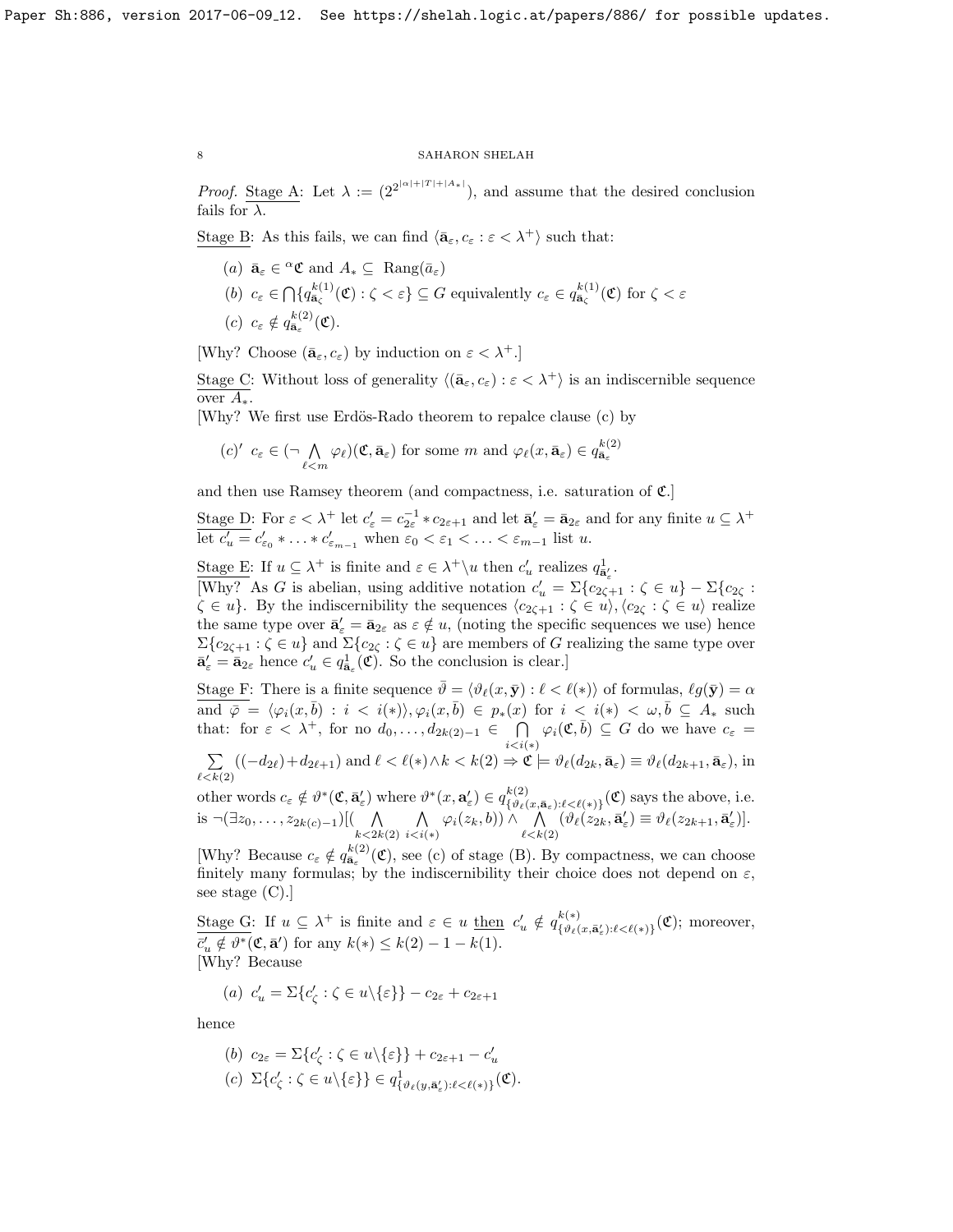[Why? As in stage E.]

$$
(d) \ c_{2\varepsilon+1} \in q_{\mathbf{a}_{2\varepsilon}}^{k(1)}(\mathfrak{C}) \subseteq q_{\{\vartheta_{\ell}(x,\mathbf{a}_{\varepsilon}^{\prime});\ell < \ell(\ast)\}}^{k(1)}(\mathfrak{C}).
$$

[Why? First, the membership by clause (b) of Stage B. Second, the inclusion by monotonicity as  $\bar{\mathbf{a}}'_{\varepsilon} = \bar{\mathbf{a}}_{2\varepsilon}$ .

(e)  $c_{2\varepsilon} \notin q_{\{y_{\ell}(\varepsilon)}^{k(2)}$  $\frac{k(2)}{\{\vartheta_\ell(x,\bar{\mathbf{a}}_{2\varepsilon}): \ell < \ell(*)\}}(\mathfrak{C}) = q_{\{\vartheta_\ell(\ell)}\}^{k(2)}$  $\{\delta^{(k(2))}_{\{\vartheta_\ell(x,\bar{\mathbf{a}}_\varepsilon'):\ell<\ell(*)\}}(\mathfrak{C}); \text{moreover}, c_{2\varepsilon}\notin \vartheta^*(\mathfrak{C},\bar{\mathbf{a}}_{2\varepsilon})=0\}$  $\vartheta^*(\mathfrak{C},\bar{\mathbf{a}}^{\prime}_{\varepsilon}).$ 

[Why? By Stage F.]

Now consider the right side in clause (b).

The first summand is from  $q^1_{\{\vartheta_\ell(x,\bar{\mathbf{a}}'_\ell):\ell\leq\ell(*)\}}(\mathfrak{C})$  by clause (c).

The second summand is from  $q_{f_3f_4}^{k(1)}$  $\mathcal{L}_{\{\vartheta_{\ell}(x,\bar{a}_{\varepsilon}'):\ell<\ell(*)\}}(\mathfrak{C})$  by clause (d).

For awhile assume  $c'_u \in \theta^*(\mathfrak{C}, \bar{\mathbf{a}}'_\varepsilon)$  so  $(-c'_u) \in q_{\{\theta_\ell(\varepsilon)\}}^{k(*)}$  $\mathcal{L}_{\{\vartheta_{\ell}(x,\bar{\mathbf{a}}'_{\epsilon}): \ell < \ell(*)\}}^{k(*)}(\mathfrak{C})$  then by [1.6\(](#page-6-1)3) and the previous two sentence we deduce  $\Sigma\{c_{\zeta}': \zeta \in u \setminus \{\varepsilon\}\} + c_{2\varepsilon+1} + (-c'_u) \in$  $q_{f,9}(x; \mathbf{5}) + 1 + k(*)$  $k(1)+1+k(*)$ <br>{ $\vartheta_\ell(x,\bar{\mathbf{a}}'_\varepsilon):\ell\leq\ell(*)$ }(C) which by clause (b) means  $c_{2\varepsilon} \in q_{\{\vartheta_\ell(x,\bar{\mathbf{a}}'_\varepsilon):\ell\leq\ell}$  $\{\vartheta_\ell(x,\bar{a}_\varepsilon'):\ell<\ell(*)\}(\mathfrak{C})$ . Now by the assumption of the stage we have  $k(2) \geq k(1) + 1 + k(*)$  but  $q_{\Gamma}^{n}(\mathfrak{C})$  does  $\subseteq$ increase with  $n$  hence from the previous sentence we get a contradiction to clause (e). So necessarily  $c'_u \notin \theta^*(\mathfrak{C}, \bar{\mathbf{a}}_{\varepsilon})$ , the desired conclusion of this stage.]

Stage H: Let  $k(*) := k(2) - 1 - k(1)$ .

By Stages (E)+(G) we have: for finite  $u \subseteq \lambda^+, c'_u$  realizes  $q_{\{\vartheta_i\}}^{k(*)}$  $\sup_{\{\vartheta_\ell(x,\bar{\mathbf{a}}_\varepsilon'):\ell<\ell(*)\}}$  iff  $\varepsilon \in u$  iff  $\mathfrak{C} \models \vartheta^*(c_u', \bar{\mathbf{a}}'_\varepsilon)$ . So  $\vartheta^*(x, \bar{\mathbf{y}}) \in \mathbb{L}(\tau_T)$  has the independence property, contradiction.  $\Box_{1,9}$  $\Box_{1,9}$  $\Box_{1,9}$ 

<span id="page-8-0"></span>**Theorem 1.12.** Assume T is dependent and G is Abelian. There is  $\mathbf{P} \subseteq \mathbf{S}(A_*)$ such that:

- (a)  $\mathbf{P}(\mathfrak{C}) := \bigcup \{p(\mathfrak{C}) : p \in \mathbf{P}\}\$ is a subgroup of G of bounded index, i.e. (G :  $\mathbf{P}(\mathfrak{C})) < \bar{\kappa}$
- (b)  $(G: \mathbf{P}(G)) \leq 2^{|A_*|+|T|+ \aleph_0}$
- (c)  $P(\mathfrak{C})$  is minimal, i.e., if  $\alpha < \bar{\kappa}, \bar{\mathbf{a}} \in {}^{\alpha}\mathfrak{C}, \psi(x, \bar{y}) \in \mathbb{L}_{\infty,\kappa}(\tau_T)$  and  $\psi(\mathfrak{C}, \bar{\mathbf{a}})$  is a subgroup of G <u>then</u>  $\psi(\mathfrak{C},\bar{\mathbf{a}})$  is of bounded index iff  $\psi(\mathfrak{C},\bar{\mathbf{a}})\supseteq \mathbf{P}(\mathfrak{C})$ .

Proof. Note:

 $\mathfrak{D}_1$  there is  $\mathbf{P} \subseteq \mathbf{S}(A_*)$  such that  $\mathbf{P}(\mathfrak{C})$  is a subgroup of G of bounded index.

[Why? Use  $\mathbf{P} = \{p \in \mathbf{S}(A_*) : p_* \subseteq p\}.$ ]

 $\mathscr{D}_2$  the family of **P**'s as in  $\mathscr{D}_1$  is closed under intersection.

[Why? As  $\bar{\kappa}$  is strongly inaccessible or just cf( $\bar{\kappa}$ ) >  $\exists$ <sub>3</sub>( $|A_*|+|T|+\aleph_1$ ) ≥ 2<sup>|{P:P⊆S(A<sub>\*</sub>)}|</sup> hence the product of  $\leq 2^{2^{|A_*|+|T|+ \aleph_0}}$  cardinals  $\lt \bar{\kappa}$  is  $\lt \bar{\kappa}$ .

 $\circledast_3$  Let  $\mathbf{P}^* = \bigcap {\mathbf{P} \subseteq \mathbf{S}(A_*) : \mathbf{P}(\mathfrak{C}) \text{ is a subgroup of a bounded index}}.$ 

We shall show that  $\mathbf{P}^*$  is as required.

So by  $\mathcal{R}_2 + \mathcal{R}_3$ 

 $\mathscr{E}_4$  clause (a) holds, i.e.  $\mathbf{P}^* \subseteq \mathbf{S}(A_*)$  and  $\mathbf{P}^*(\mathfrak{C})$  is a subgroup of G of bounded index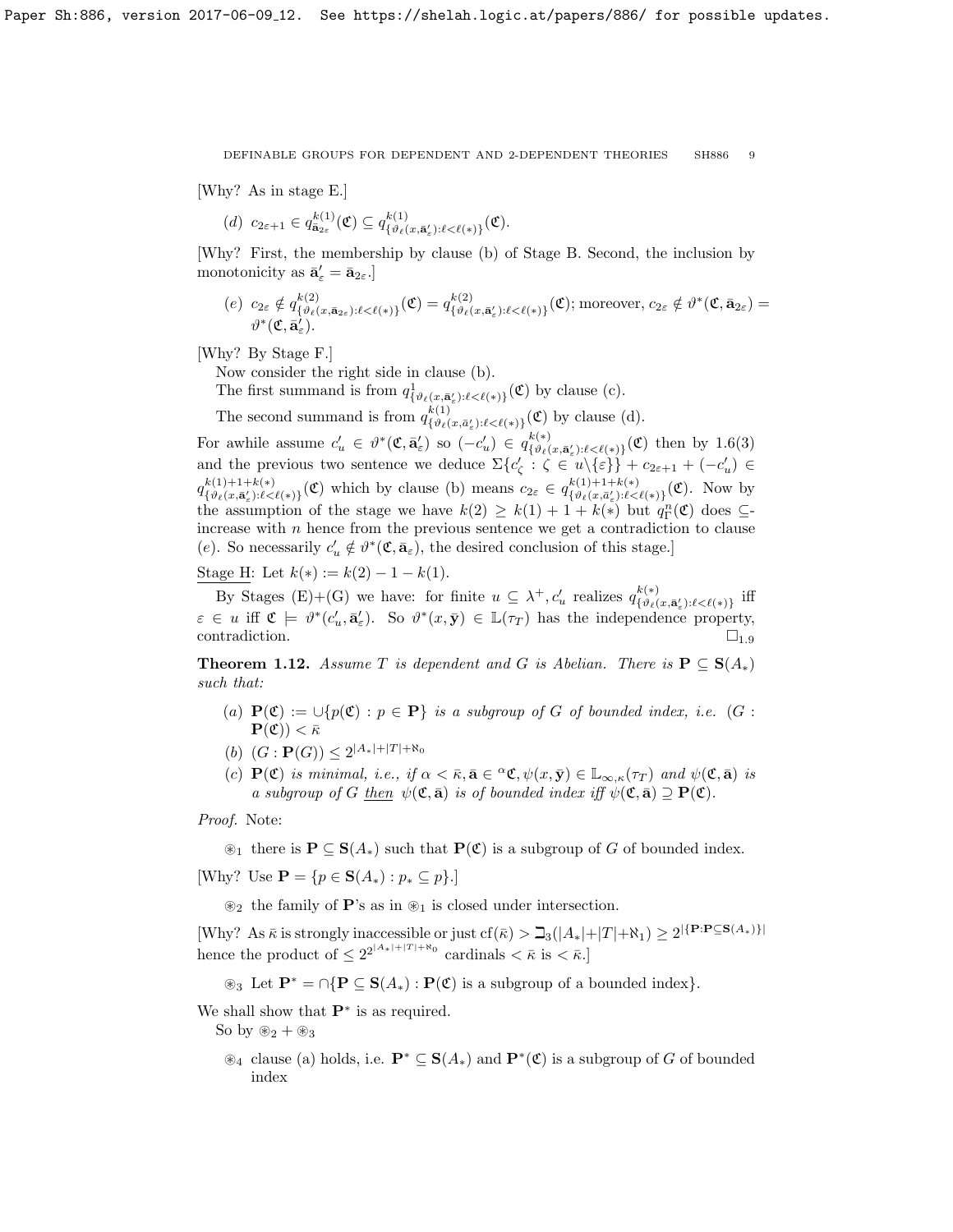$\otimes_5$  clause (b), i.e.  $(G: \mathbf{P}^*(\mathfrak{C})) \leq 2^{|A_*|+|T|+ \aleph_0}$ .

[Why? Follows from [1.7\(](#page-6-2)5).]

Recall

 $\mathcal{B}_6$  if  $1 \leq k < \omega$  and **P** is a set one-types (of cardinality  $\langle \overline{\kappa} \rangle$ ) and **P**( $\mathfrak{C}$ ) a subgroup of G of bounded index  $\underline{\text{then}}\ q_{\bar{\mathbf{a}}}^k(\mathfrak{C}) \subseteq \mathbf{P}(\mathfrak{C})$  for some  $\bar{\mathbf{a}} \in {}^{\alpha}\mathfrak{C}$  for some  $\alpha<\kappa.$ 

[Why? See above [1.8.](#page-6-3)]

Fix  $\alpha < \bar{\kappa}$  and we shall prove that:

 $\boxtimes$  if  $\bar{\mathbf{a}}^* \in {}^{\alpha} \mathfrak{C}, A_* \subseteq \text{Rang}(\bar{\mathbf{a}}_*)$  and  $\mathbf{P}_{\bar{\mathbf{a}}^*} := \{p \in \mathbf{S}(\bar{\mathbf{a}}^*) : p \text{ extend } q^n_{\bar{\mathbf{a}}^*} \text{ for some } \bar{\mathbf{a}}_k\}$ n}, so  $\mathbf{P}_{\mathbf{a}^*}(\mathfrak{C}) = \bigcup_{n \leq \omega} q_{\mathbf{a}^*}^n(\mathfrak{C})$  is a subgroup of G of bounded index then  $\mathbf{P}^*(\mathfrak{C}) \subseteq \mathbf{P}_{\mathbf{a}^*}(\mathfrak{C}).$ 

This clearly suffices by  $\mathcal{L}_4, \mathcal{L}_5$  and  $\mathcal{L}_6$ , i.e.  $\boxtimes$  means that clause (c) of the conclusion holds by  $\mathscr{B}_6$ .

Now comes the real point:

 $\otimes_7$  for  $k < \omega$  we can choose  $\lambda_k < \bar{\kappa}$  and  $\langle \bar{\mathbf{a}}_{\varepsilon}^k : \varepsilon < \lambda_k \rangle$  such that:

(a) 
$$
\bar{\mathbf{a}}_{\varepsilon}^k \in {}^{\alpha} \mathfrak{C}
$$
 for  $\varepsilon < \lambda_k$ 

(b) for every  $\bar{\mathbf{a}} \in {}^{\alpha} \mathfrak{C}$  we have (  $\bigcup$ ε $<\lambda_k$  $q_{\bar{\mathbf{a}}_{{\varepsilon}}}^{k}$  )  $\vdash q_{\bar{\mathbf{a}}}^{k+3}$ .

[Why is there such a sequence? By the main claim [1.9](#page-6-4) so actually  $\lambda_k = (2^{2^{|T|+|A_*|+|\ell g(a^*)|}})$ suffice by the proof of [1.9.](#page-6-4)]

Define

$$
\begin{aligned} \odot_1 \; X_k &:= \cap \{ q_{\mathbf{a}_{k}^{\varepsilon}}^{\varepsilon}(\mathfrak{C}) : \varepsilon < \lambda_k \} \\ \odot_2 \; Y_k &:= \cap \{ q_{\mathbf{a}}^k(\mathfrak{C}) : \bar{\mathbf{a}} \in \alpha(\mathfrak{C}) \}. \end{aligned}
$$

Then:

$$
\circledast_8 Y_k \subseteq X_k.
$$

[Why? As  $\mathbf{a}_k^{\varepsilon} \in {}^{\alpha} \mathfrak{C}$ .]

$$
\circledast_9 X_k \subseteq Y_{k+3}.
$$

[Why? By  $\otimes_7$ .]

$$
\circledast_{10} \bigcup_{k < \omega} X_k = \bigcup_{k < \omega} Y_k.
$$

[Why? By  $\otimes_8 + \otimes_9$ .]

 $\mathcal{L}_{11}$   $Y_k = \mathbf{P}_k(\mathfrak{C})$  for some  $\mathbf{P}_k \subseteq \mathbf{S}(A_*)$ .

[Why? As any automorphism F of  $\mathfrak C$  over  $A_*$  maps  $Y_k$  onto itself as it maps  $q_{\bar{\mathbf a}}^k(\mathfrak C)$ to  $q_{F(\bar{\mathbf{a}})}^{k}(\mathfrak{C}).$ 

$$
\circledast_{12} \bigcup_{k < \omega} Y_k \text{ is } (\bigcup_{k < \omega} \mathbf{P}_k)(\mathfrak{C}).
$$

[Why? By  $\otimes_{11}$ .]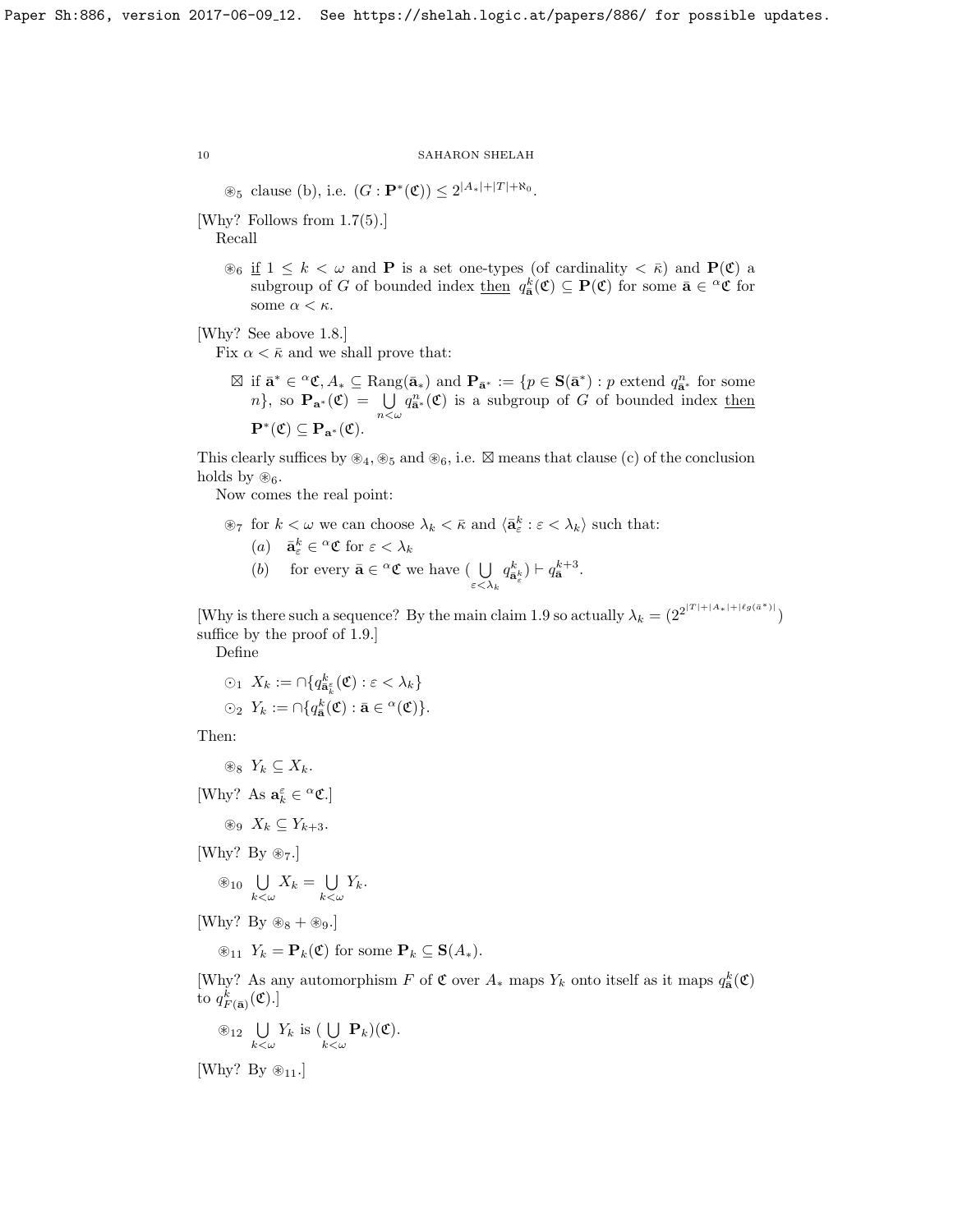$\bigotimes_{13}$   $\bigcup_{k<\omega} X_k$  is a subgroup of G of bounded index.

[Why? By  $1.6(3) + 1.7(4)$  $1.6(3) + 1.7(4)$  $1.6(3) + 1.7(4)$ .]

Recall  $\mathbf{P}_{\bar{\mathbf{a}}_*}$  is from  $\boxtimes$  above.

 $\circledast_{14} Y_k \subseteq \mathbf{P}_{\bar{\mathbf{a}}^*}(\mathfrak{C}).$ 

[Why? By the definition of  $Y_k$  and  $\otimes_7$  we have  $Y_k \subseteq q_{\bar{\mathbf{a}}^*}^k(\mathfrak{C}) \subseteq \mathbf{P}_{\bar{\mathbf{a}}^*}(\mathfrak{C})$ .]

Let us sum up and prove  $\boxtimes$  thus finishing:  $\mathbf{P}_{\bar{\mathbf{a}}^*}(\mathfrak{C})$  include  $\bigcup_{k < \omega} Y_k$  by  $\circledast_{14}$  and U  $\bigcup_{k<\omega} Y_k$  is equal to  $\bigcup_{k<\omega} X_k$  by  $\circledast_{10}$ , and is equal to  $\bigcup_{k<\omega} \mathbf{P}_k$  $\big)(\mathfrak{C})$  by  $\circledast_{12}$ . Hence by  $\mathcal{L}_{13}$  we know that  $\left(\bigcup_{k \leq \omega} \mathbf{P}_k\right)(\mathfrak{C})$  is a subgroup of G of bounded index, hence by the definition of  $\mathbf{P}^*$  in  $\overset{\infty}{\otimes}_3$  we know that  $\bigcup_{k<\omega}\mathbf{P}_k \subseteq \mathbf{P}^*$ . Hence  $\bigcup_{k<\omega}$  $\bigcup_{k < \omega} \mathbf{P}_k$  $(\mathfrak{C})$  includes  $\mathbf{P}^*(\mathfrak{C})$ . So  $\mathbf{P}_{\bar{\mathbf{a}}^*}(\mathfrak{C}) \supseteq \bigcup$  $\bigcup_{k < \omega} Y_k = (\bigcup_{k < \omega} \mathbf{P}_k)(\mathfrak{C}) \supseteq \mathbf{P}^*(\mathfrak{C})$  as required in  $\boxtimes$ . So we have proved  $\boxtimes$  hence has proved the conclusion. hence has proved the conclusion.  $\square_{1.12}$  $\square_{1.12}$  $\square_{1.12}$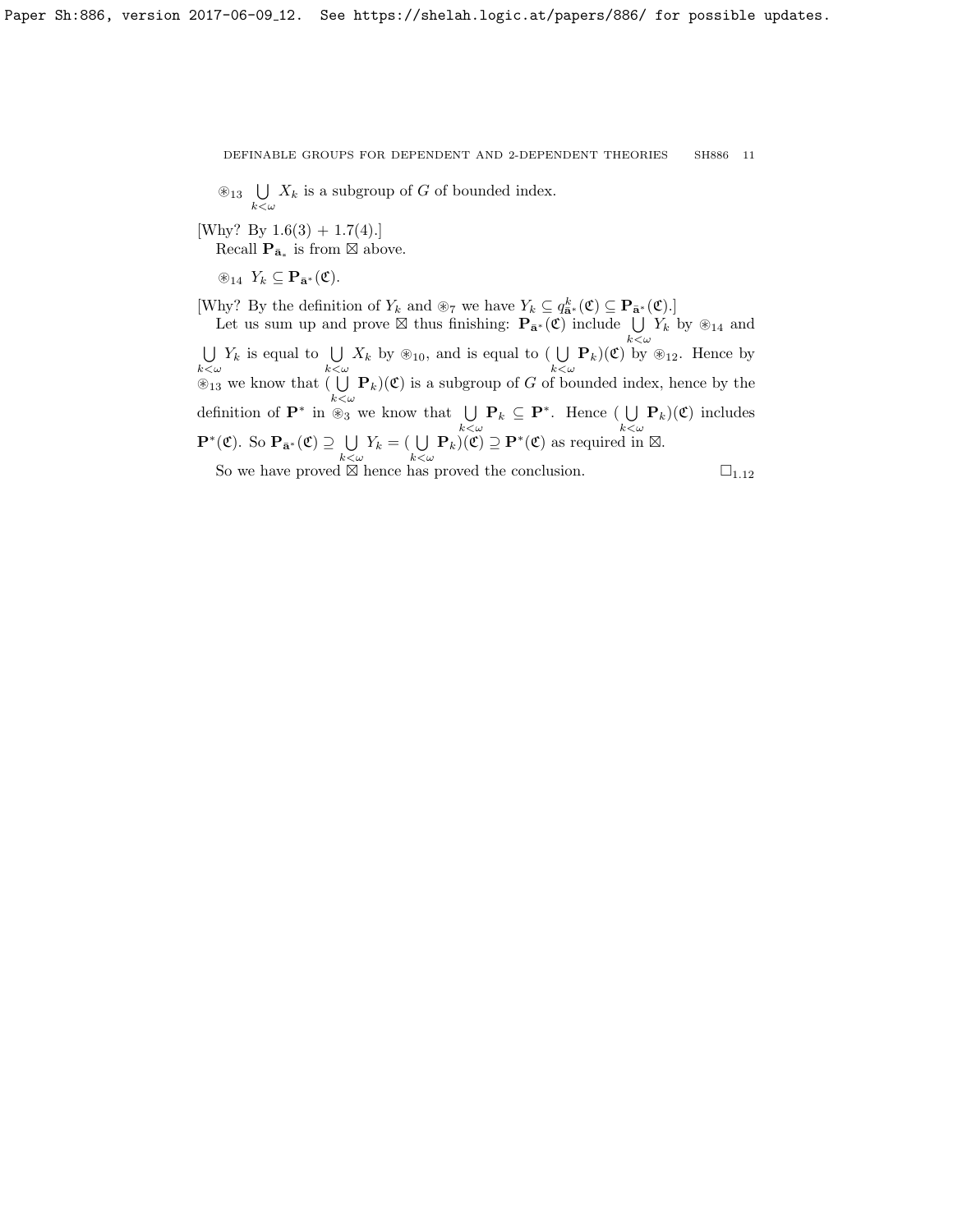### 2. ON 2-DEPENDENT T

We try to see what, from 2-dependence of  $T$ , we can deduce on definable groups. On *n*-dependent T see [\[She14,](#page-18-1)  $\S5$  (H)].

# <span id="page-11-3"></span>Hypothesis 2.1.

- (a) T be first order complete,  $\mathfrak{C} = \mathfrak{C}_T$
- (b) G is a type definable group over  $A_*$ , i.e. for some 1-type  $p_*, G$  has a set of elements  $p_*(\mathfrak{C})$  and the functions  $(x, y) \mapsto xy, x \mapsto x^{-1}, e_G$  which are definableover  $A_* = \text{Dom}(p_*)$ ; this is irrelevant for [2.4](#page-11-0) - [2.10.](#page-14-1)

<span id="page-11-2"></span>**Definition 2.2.** For a set  $B \subseteq \mathfrak{C}$  let

- (a)  $\mathbf{R}_B = \{q : q = q(x) \text{ is a 1-type over } B \text{ and } G_q \text{ a subgroup of } G \text{ of index } \}$  $\langle \bar{\kappa} \rangle$  where
- (b)  $G_q = G[q] = \{a \in G : a \text{ realizes } q\} = (p_* \cup q)(\mathfrak{C})$
- (c)  $q_B = q[B] = \bigcup \{q : q \in \mathbf{R}_B\}$  and  $G_B = q_B(\mathfrak{C}) \cap G$  and, of course
- (d)  $\mathbf{R}_{\bar{b}} = \mathbf{R}_{\text{Rang}(\bar{b})}$  and  $q_{\bar{b}} = q_{\text{Rang}(\bar{b})}$  and  $G_{\bar{b}} = G_{\text{Rang}(\bar{b})}$ .

<span id="page-11-1"></span>**Observation 2.3.** 1)  $q_B = \bigcup \{ q_{\bar{b}} : \bar{b} \in {}^{\omega \geq} B \} = \bigcup \{ q \in \mathbf{R}_B : q \text{ countable} \}.$ 

2)  $q_B$  is ⊆-maximal in  $\mathbf{R}_B$ .

3)  $G_B = \bigcap \{G_q : q \in \mathbf{R}_B\} = \bigcap \{G_q : q \in \mathbf{R}_B \text{ is countable}\}\$ and is  $\subseteq$ -minimal in  ${G_q : q \in \mathbf{R}_B}.$ 

4) If  $q \in \mathbf{R}_B$  and  $q' \subseteq q$  is countable then we can find a sequence  $\langle \psi_n(x, \bar{a}) : n < \omega \rangle$ of finite conjunctions of members of  $q$  such that:

- (a)  $p_*(x) \cup \{\psi_n(x, \bar{a}) : n < \omega\} \vdash q'(x)$
- $(\beta) \psi_{n+1}(x, \bar{a}) \vdash \psi_n(x, \bar{a})$
- ( $\gamma$ )  $\bar{a} \in \mathcal{L}^{\infty}$ B, (for notational simplicity we allow it to be infinite)
- $( \delta)$   $p_*(x) \cup p_*(y) \cup {\psi_{n+1}(x, \bar{a}), \psi_{n+1}(y, \bar{a})} \vdash \psi_n(xy, \bar{a}) \wedge \psi_n(x^{-1}, \bar{a}) \wedge \psi_n(xy^{-1}, \bar{a}).$

5) In part (4), if we allow  $\psi_n(x, \bar{a}_n)$  to be a finite conjunction of members of  $q \cup p_*$ (e.g. if  $p_* \subseteq q$ ) then we can omit  $p_*$  in clauses  $(\alpha)$ ,  $(\delta)$  so  $\bigcap_{n<\omega} \psi_n(\mathfrak{C},\bar{a})$  is a group.

6) There is a countable  $p'(x) \subseteq p_*(x)$  such that  $p'(\mathfrak{C})$  is a group under the definable functions  $(x, y) \mapsto xy, x \mapsto x^{-1}, e_G$ , moreover there is a sequence  $\langle \psi_n(x, \bar{a}) : n < \omega \rangle$ of finite conjunctions of members of  $p_*(x)$  such that:

- $(α)$  Λ  $\bigwedge_{\ell \leq 2} \psi_0(x_\ell, \bar{a}) \ \vdash \ (x_0 x_1) x_2 \ = \ x_0(x_1 x_2) \ \land \ x_0 e_G \ = \ e_G x_0 \ = \ x_0 \ \land \ x_0 x_0^{-1} \ =$  $x_0^{-1}x_0 = e_G$ , (implicitly this means that  $x_0x_1, (x_0x_1)x_2, x_1x_2, x_0(x_1, x_2)$ and  $x_0^{-1}$  are well defined)
- $(\beta) \psi_{n+1}(x, \bar{a}) \vdash \psi_n(x)$
- $(\gamma) \psi_{n+1}(x,\bar{a}) \wedge \psi_{n+1}(y,\bar{a}) \vdash \psi_n(xy,\bar{a}) \wedge \psi_n(x^{-1},\bar{a}) \wedge \psi_n(xy^{-1},\bar{a}).$

*Proof.* Obvious and as in [\[She08\]](#page-18-0).  $\square_{2.3}$  $\square_{2.3}$  $\square_{2.3}$ 

<span id="page-11-0"></span>**Definition 2.4.** 1) We say T is 2-independent when we can find an independent sequence of formulas of the form  $\langle \varphi(\bar{x}, \bar{b}_n, \bar{c}_m) : n, m < \omega \rangle$  in  $\mathfrak{C} = \mathfrak{C}_T$  or just in some model of T.

2) T is 1/2-dependent (or "T is 2-dependent") means the negation of 2-independent (see [\[She14,](#page-18-1)  $\S5$  (H)]).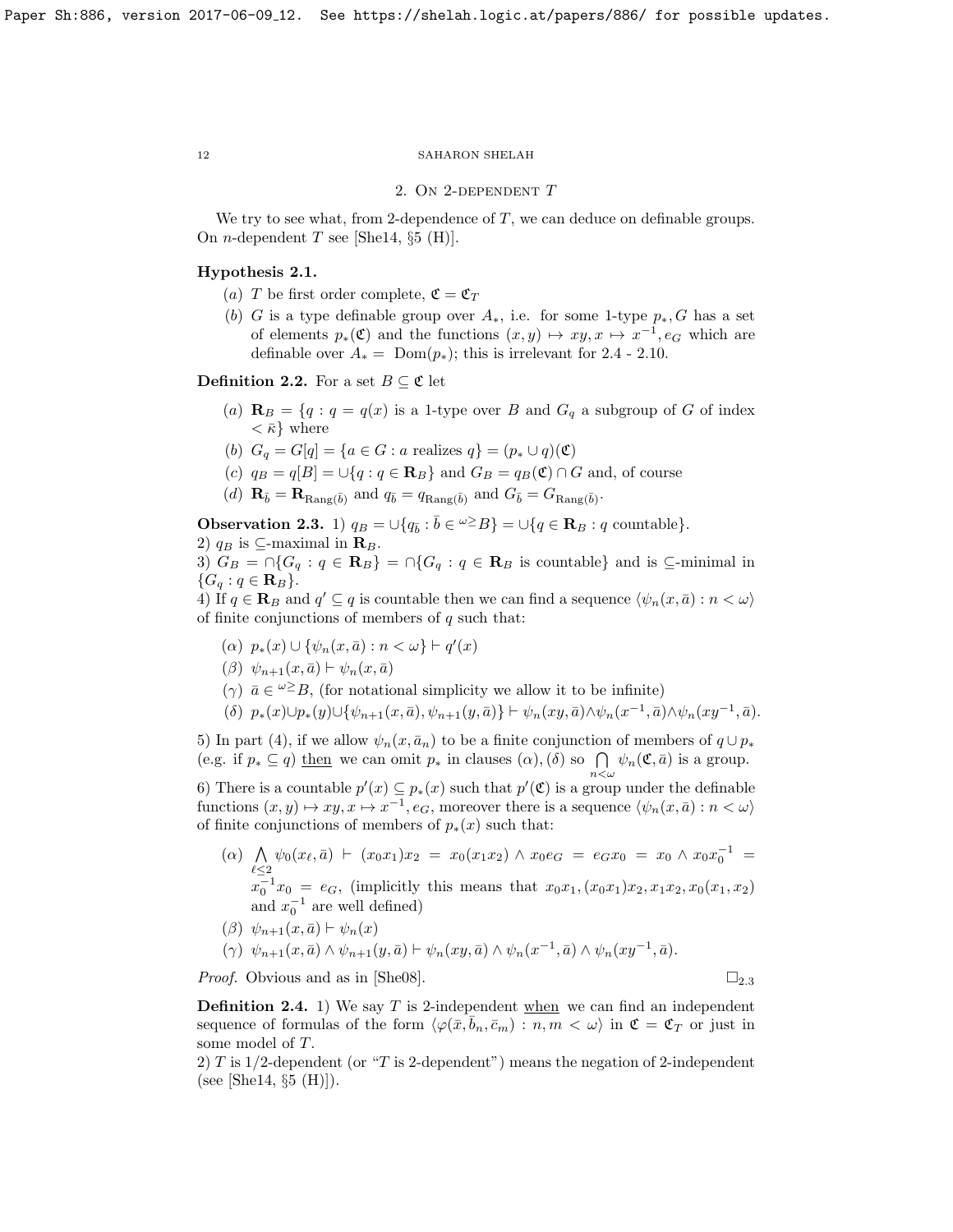3) We say  $\varphi(\bar{x}, \bar{y}_0, \ldots, \bar{y}_{n-1})$  is n-independent (for T) when in  $\mathfrak{C}_T$  we can, for each  $\lambda < \bar{\kappa}$ , find  $\bar{a}^{\ell}_{\alpha} \in {}^{\ell g(\bar{y}_{\ell})}(\mathfrak{C}_T)$  for  $\alpha < \lambda, \ell < n$  such that the sequence  $\langle \varphi(\bar{x}, \bar{a}_{\eta(0)}^0, \ldots, \bar{a}_{\eta(n-1)}^{n-1}) : \eta \in {}^n \lambda \rangle$  is an independent sequence of formulas. 4) T is n-independent when some formula  $\varphi(\bar{x}, \bar{y}_0, \bar{y}_1, \ldots, \bar{y}_{n-1})$  is n-independent.

5) T is  $(1/n)$ -dependent (or T is n-dependent) when it is not n-independent.

Remark 2.5. 1) In fact T is n-independent iff some  $\varphi(x, \bar{y}_0, \ldots, \bar{y}_{n-1})$  is n-independent (for T). We shall write it down in [2.6](#page-12-0) below. 2) So 1-independent means independent.

<span id="page-12-0"></span>**Claim 2.6.** 1) For a complete first order theory T, there is a 2-independent formula  $\varphi(x, \bar{y}, \bar{z})$  in T iff T is 2-dependent, i.e. for some  $m \geq 1$  there is a 2-independent formula  $\varphi(\bar{x}_m, \bar{y}, \bar{z})$  with  $\bar{x}_m = \langle x_\ell : \ell < m \rangle$  iff this holds for every  $m \geq 1$ . 2) Similarly for k-independent.

3) Moreover, if the formula  $\varphi(\bar{x}_m, \bar{y}_0, \ldots, \bar{y}_{k-1})$  is k-independent, then for some  $n < m$  and  $\langle b_i : i < m, i \neq m \rangle$  the formula  $\varphi = \varphi(b_0, \ldots, b_{n-1}, x, b_{n+1}, \ldots, b_{m-1}, \bar{y}_0, \ldots, \bar{y}_{k-1})$ is k-independent.

Proof. 1) By (2).

2) Easily the third statement implies the second, obviously the first statement implies the third as trivially as we can add dummy variables. For the "second implies the first" direction we prove it by induction on  $m$ ; so assume  $k <$  $\omega, \bar{x}_m = \langle x_\ell : \ell < m \rangle$  and the formula  $\varphi(\bar{x}_m, \bar{y}_0, \ldots, \bar{y}_{k-1})$  is k-independent. Let  $n_\ell = \ell g(\bar{y}_\ell), n = \sum^k$  $\sum_{\ell=1} n_{\ell}$ , of course, without loss of generality  $m > 1$ . This means that in  $\mathfrak{C}_T$  we have  $\bar{a}_{\ell,i} \in {^{\ell g(\bar{y}_\ell)}\mathfrak{C}}$  for  $\ell < k, i < \omega$  such that the se-

quence  $\langle \varphi(\bar{x}_m, \bar{a}_{0,\eta(0)}, \ldots, \bar{a}_{k-1,\eta(k-1)}) : \eta \in {k\omega} \rangle$  of formulas is independent. Let  $inc_n(\omega) = \{ \eta \in \infty : \eta \text{ increasing} \}, \text{ similarly inc}_{\leq n}(\omega).$ 

So for any  $R \subseteq \text{inc}_k(\omega)$  there is  $\bar{b}_R \in {}^m \mathfrak{C}$  such that  $\mathfrak{C} \models \varphi[\bar{b}_R, \bar{a}_{0,\eta(0)}, \ldots, \bar{a}_{k-1,\eta(k-1)}]^{\text{if }(\eta \in R)}$ for  $\eta \in \text{inc}_n(\omega)$ .

As we can add dummy variables without loss of generality  $\bar{a}_{\ell,i} = \bar{a}_i$ , i.e. it does not depend on  $\ell$  and also  $\langle \bar{a}_i : i < \omega \rangle$  is an indiscernible sequence.

Let  $R_* \subseteq \text{inc}_k(\omega)$  be random enough<sup>[2](#page-12-1)</sup>.

For  $\eta \in \text{inc}_{\lt \omega}(\omega)$ , let  $\bar{a}_{\eta} = \bar{a}_{\eta(0)} \hat{a}_{\eta(1)} \hat{a}_{\eta(k-1)}$ . We say  $u_1, u_2 \subseteq \omega$  are  $R_*$ similar if  $|u_1| = |u_2|$  and the one-to-one order preserving function h from  $u_1$  onto  $u_1$  is an isomorphism from  $(u_1, R_* \upharpoonright u_1)$  onto  $(u_2, R_* \upharpoonright u_2)$ . Let I be the model  $(\omega, \langle, R_*).$ 

Without loss of generality (by Nessetril-Rodl theorem see e.g. [\[GRS90\]](#page-18-18); on such uses see [\[Shear,](#page-18-19) Ch.III, $\S1$ ] = [\[Sheb\]](#page-18-20), in particular [\[Sheb,](#page-18-20) 1.26])

- $(*)_1$  in **€**, the sequence  $\langle \bar{a}_t : t \in I \rangle$  is indiscernible above  $\bar{b}_{R_*}$  which means
- (\*)<sub>2</sub> if  $j < \omega$  and  $\eta_{\ell} \in inc_j(\omega), u_{\ell} = \text{Rang}(\eta_{\ell})$  for  $\ell = 1, 2$  and  $u_1, u_2$  are  $R_*$ -similar then  $\bar{a}_{\eta_1}, \bar{a}_{\eta_2}$  realizes the same type in  $\mathfrak{C}$  over  $\bar{b}_{R_*}$ .

Let  $\bar{b}_{R_*} = \bar{b}_1 \hat{b}_2$  where  $\ell g(\bar{b}_1) < m, \ell g(\bar{b}_2) < m$ . So by  $(*)_1$  we have

<span id="page-12-1"></span><sup>&</sup>lt;sup>2</sup>which means that e.g. choose a countable  $N \prec (\mathcal{H}(\aleph_1), \in)$  and  $R_*$  does not belong to any null Borel subset of  $\mathcal{P}(\text{inc}_k(\omega))$ ; the probability space is defined by considering  $R_*$  as the random subset and the events " $\eta \in R_{*}$ " for  $\eta \in inc_{k}(\omega)$  are independent, each of probability 1/2.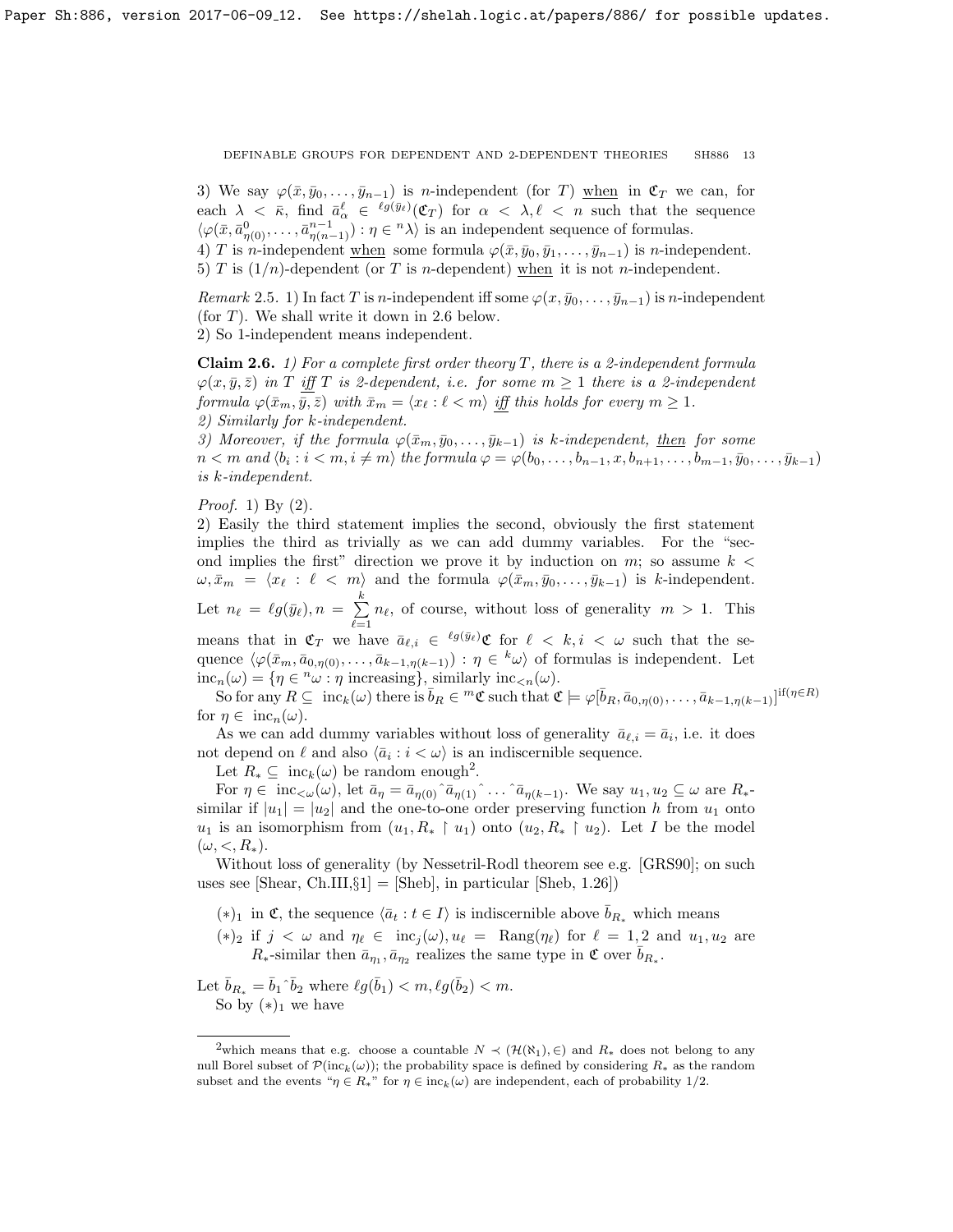$(*)_3$  if  $\eta \in \text{inc}_k(\omega)$  then the value  $\text{tp}(\bar{a}_{\eta}, \bar{b}_2, \mathfrak{C})$  depends just on truth value of  $\eta \in R_*$ .

First, assume  $\{\text{tp}(\bar{a}_{\eta}, \bar{b}_2, \mathfrak{C}) : \eta \in \text{inc}_k(\omega)\}\$ is constant, then letting  $\bar{x}' = \bar{x} {\upharpoonright} \ell g(\bar{b}_1)$  the formula  $\varphi(\bar{x}', \bar{b}_2, \bar{y}_0, \ldots, \bar{y}_{k-1})$  is k-independent when  $\langle \bar{a}_i : i < \omega \rangle$  is indiscernible over  $\bar{b}_2$ ; pedantically the formula  $\varphi(\bar{x}',(\bar{x})[\ell g(\bar{b}_2)^{\hat{}}\bar{y}_0), \bar{y}_1,\ldots,\bar{y}_{k-1})$  is (the restriction to increasing sequences is not serious, see [2.7\(](#page-13-0)4) below), so by the induction hypothesis we are done.

If  $\langle \bar{a}_i : i < \omega \rangle$  is not an indiscernible sequence over  $\bar{b}_\eta$ , then let n be minimal such that we can choose  $i_0 < \ldots i_{n-1} < \omega, j_0 < \ldots < j_{n-1} < \omega$  we have  $tp(\bar{a}_{i_0} \hat{\ } \ldots \hat{\ } \bar{a}_{i_{n-1}}, \bar{b}_2) \neq tp(\bar{a}_{j_0} \hat{\ } \ldots \hat{\ } \bar{a}_{j_{n-1}}, \bar{b}_2)$ . By  $(*)_2$  the sets  $\{i_\ell : \ell < n\}, \{j_\ell : \ell \leq n\}$  $\ell < n$  are not R<sub>\*</sub>-similar. Without loss of generality there is a unique  $v \in [n]^k$ such that  $\langle i_\ell : \ell \in v \rangle \in R_* \leftrightarrow \langle j_\ell : \ell \in v \rangle \notin R_*$ . Now playing with indiscernible and using  $\bar{b}_2$ ,  $\{\bar{a}_i : i < n, i \in v\}$  as parameters we can finish.

Second assume that  $\{\text{tp}(\bar{a}_\eta, \bar{b}_2, \mathfrak{C}) : \eta \in \text{inc}_k(\omega)\}\$ is not constant, by  $(*)_1$  equivalently  $(*)_2$  this means that there is a formula  $\psi(\bar{x}_{\ell g(\bar{b}_1)}, \bar{y}_0, \ldots, \bar{y}_{k-1})$  such that:

 $(*)_4$  if  $\eta \in \text{inc}_k(\omega)$  then  $\mathfrak{C} \models \psi[\bar{b}_2, \bar{a}_{\eta(0)}, \ldots, \bar{a}_{\eta(k-1)}]$  iff  $\eta \in R_*$ .

This also suffices by  $\langle \bar{a}_i : i < \omega \rangle$  being an indiscernible sequence. 3) As in part ([2](#page-12-0)).  $\Box_{2.6}$ 

<span id="page-13-0"></span>**Observation 2.7.** 1) T is k-dependent <u>when</u> : for every  $m, \ell$  and  $\varphi(\bar{x}_m, \bar{y}) \in \mathbb{L}(\tau_T)$ for infinitely many  $n < \omega$  we have  $|A| \leq n \Rightarrow |\mathbf{S}_{\{\varphi(\bar{x}_m, \bar{y})\}}^m(A)| < 2^{(n/\ell)^k}$ .

2) In fact we can restrict ourselves to  $m = 1$  and/or we can replace  $\{\varphi(\bar{x}_m, \bar{y})\}$  by  $\Delta = \{ \varphi_\ell(\bar{x}_m, \bar{y}_\ell) : \ell < \ell_* \}.$ 

3) For any  $k, T$  is k-independent iff  $T<sup>eq</sup>$  is k-independent.

3A) T is not k-independent when for every  $\varphi(x, \bar{y}_0, \ldots, \bar{y}_{k-1}) \in \mathbb{L}(\tau(\mathfrak{C}_T^{\text{eq}}))$ , for infinitely many *n* we have  $A \subseteq \mathfrak{C}^{\text{eq}} \wedge |A| \le kn \Rightarrow |\mathbf{S}_{\{\varphi(x,\bar{y}_0,\ldots,\bar{y}_{k-1}\}}(A)| < 2^{n^k}$ .

4) In Definition [2.4\(](#page-11-0)3) we can restrict ourselves to "increasing  $\eta$ ", similarly in 2.4(1). In fact,  $\varphi(\bar{x}, \bar{y}_0, \ldots, \bar{y}_{k-1})$  is k-independent if for every n there are  $\bar{a}_{\ell,m} \in {}^{\ell g(\bar{y}_{\ell})}\mathfrak{C}$ for  $m \lt n, \ell \lt k$  such that  $\langle \varphi(\bar{x}, \bar{a}_{0,\eta(0)}, \ldots, \bar{a}_{k-1,\eta(k-1)}) : \eta \in \text{inc}_k(n) \rangle$  is an independent sequence of formulas.

Proof. 1) Straightforward and see [\[She14,](#page-18-1) §5 (G)].

- 2) Similarly using [2.6](#page-12-0) above.
- 3) Easy by the definition.
- 3A) By parts (1),(2).

4) It is enough to prove the second sentence; for every n we first find  $\langle \bar{a}_{\ell,m} : m \langle \rangle$  $nk, \ell < k$  as guaranteed there (for nk). Now let  $\bar{a}'_{\ell,m} = \bar{a}_{\ell,\ell n+m}$  so  $\langle \bar{a}'_{\ell,m} : m <$  $n, \ell < k$  are as required in [2.4\(](#page-11-0)3) for  $\lambda = n$ . By compactness equivalently, by "C is  $\bar{\kappa}$ -saturated" we are done.

<span id="page-13-1"></span>**Example 2.8.** Let  $k \geq 1$ , a natural k-independent but  $1/(k+1)$ -dependent theory, as simple as possible, is the model completion of the following theory (so for  $k = 1$ ) this is a  $(1/2)$ -dependent, independent T):

(A) the vocabulary is

 $P_{\ell}$  ( $\ell < k + 1$ ), unary predicates R, a  $(k + 1)$ -place predicate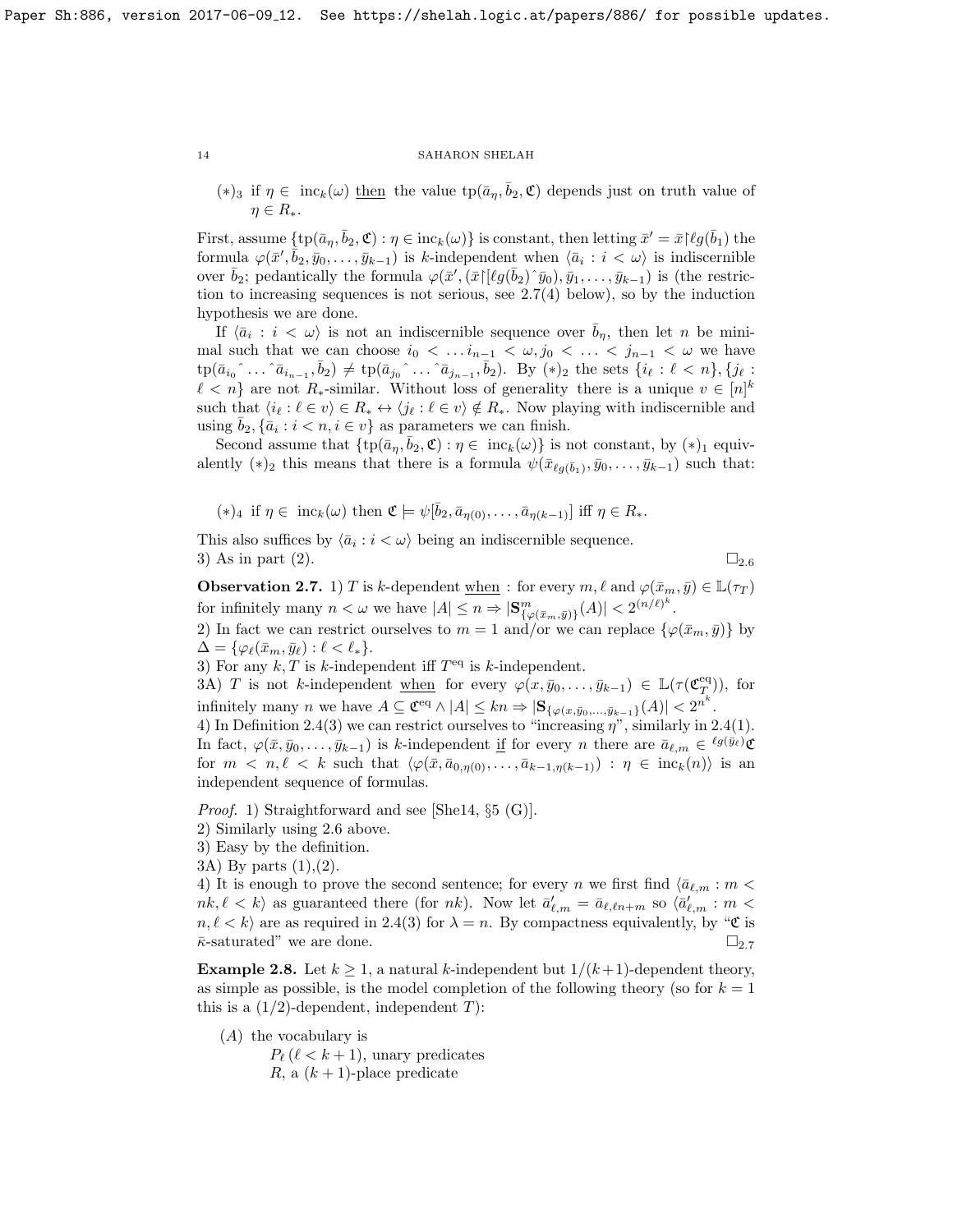- $(B)$  M a model of T iff:
	- (a)  $\langle P_{\ell}^M : \ell \leq k \rangle$  is a partition of  $|M|$
	- (b)  $R^M \subseteq \{(a_0, \ldots, a_k) : a_\ell \in P_\ell^M \text{ for } \ell = 0, \ldots, k\}.$

[Note first that clearly the model completion exists and has elimination of quantifiers. Second, the formula  $R(x, y_0, \ldots, y_{k-1})$  exemplifies that  $T_k$  is k-independent. Third, T is  $1/(k+1)$ -dependent by [2.7\(](#page-13-0)1) and the elimination of quantifiers.

**Example 2.9.** Let  $T_n^*$  be the theory with the vocabulary  $\{R\}$ , R is n-place predicate such that T is saying R is symmetric and irreflexive (i.e.  $\forall$  $\bigvee_{i < j < n} x_i = x_j \rightarrow$ 

 $\neg R(x_0, \ldots, x_{n-1})$  and  $\bigwedge \{ R(x_{\varkappa(0)}, \ldots, x_{\varkappa(n-1)}) \equiv R(x_{\pi(0)}, \ldots, x_{\pi(n-1)})$  for permutations  $\varkappa, \pi$  of  $\{0, \ldots, n-1\}.$ 

Let  $T_n$  be the model completion of n. Then  $T_n$  is  $(n-1)$ -independent but not *n*-independent (for not *n*-independent use  $2.7(1)$ ).

<span id="page-14-1"></span>**Example 2.10.** Any theory  $T$  of an infinite Boolean algebras is (independent, moreover) k-independent for every  $k$ .

[Why? Let for simplicity  $k = 2$ . Let  $\varphi(x, y, z) := (y \cap z \leq x)$ . Now for any n, let B be a Boolean sub-algebra of  $\mathfrak{C}_T$  with pairwise disjoint non-zero elements  $\langle a_{i,j} : i,j \langle n \rangle$  and let  $b_i := \bigcup \{a_{i,j} : j \langle n \rangle\}$  and  $c_j := \bigcup \{a_{i,j} : i \langle n \rangle\}$ . Now  $\langle \varphi(x, b_i, c_j) : i, j < n \rangle$  are independent because for  $u \subseteq n \times n$  the element  $a_u :=$  $\cup \{a_{i,j} : (i,j) \in u\}$  realizes the type  $\{\varphi(x, b_i, c_j)$ <sup>if( $(i,j) \in u\}$ </sup> :  $(i,j) \in u\}$ . For  $n > 2$  we use  $\varphi(x, y_0, \ldots, y_{n-1}) =$  " $(y_0 \cap y_1 \cap \ldots \cap y_{n-1}) \leq x$ ".

Now comes the property concerning the definable group  $G$  which interests us.

<span id="page-14-2"></span>**Definition 2.11.** We say that G has  $\kappa$ -based bounded subgroups when: for every κ-saturated  $M \prec \mathfrak{C}$  which include  $A_*$  (hence  $p_* \subseteq q_M$ ) and  $\bar{b} \in \overline{\omega}{}(\mathfrak{C})$  there is  $r \in \mathbf{R}_{M\cup \bar{b}}$  of cardinality  $\lt \kappa$  such that  $q_{M\cup \bar{b}}$  is equivalent to  $q_M \cup r$  (equivalently  $q_M \cup r \vdash q_{M\cup \bar{b}}$ , see Definition [2.2.](#page-11-2)

The main result here is

<span id="page-14-0"></span>**Theorem 2.12.** If T is  $1/2$ -dependent and  $\kappa = \mathcal{L}_2(|T|+|p_*|)^+$  or just  $\kappa = (||T|+$  $|p_*|\rangle^{\aleph_0})^+ + \beth_2^+$  (and G is as in [2.1\)](#page-11-3) then G has  $\kappa$ -based bounded subgroups.

*Proof.* Assume not and let  $\theta = \aleph_0$ . Let M and  $\bar{b} \in \omega > \mathfrak{C}$  form a counter-example. Then we choose the triple  $(r_{\alpha}, \bar{c}_{\alpha}, d_{\alpha})$  by induction on  $\alpha < \kappa$  such that:

- $\circledast_1$  (a)  $\bar{c}_{\alpha} \in {}^{\omega \geq} M$ 
	- (b)  $r_{\alpha} = r_{\alpha}(x, \bar{c}_{\alpha}, \bar{b}) = \{ \psi_{n}^{\alpha}(x, \bar{c}_{\alpha}, \bar{b}) : n < \omega \} \in \mathbb{R}_{\bar{c}_{\alpha} \cdot \bar{b}}$ , see [2.2](#page-11-2)
	- (c)  $d_{\alpha} \in G_{\cup \{\bar{c}_{\beta}:\beta < \alpha\}\cup\bar{b}}$  or just (which follows)  $d_{\alpha} \in G_{r_{\beta}}$  for  $\beta < \alpha$
	- (d)  $d_{\alpha} \notin G_{r_{\alpha}}$  moreover without loss of generality  $\mathfrak{C} \models \neg \psi_0^{\alpha}(d_{\alpha}, \bar{c}_{\alpha}, \bar{b}).$
	- (e)  $d_{\alpha} \in q_M(\mathfrak{C})$
	- $(f) \{ \psi_{n+1}^{\alpha}(x, \bar{c}_{\alpha}, \bar{b}) \}, \psi_{n+1}^{\alpha}(y, \bar{c}_{\alpha}, \bar{b}) \}$  $\vdash \psi_n^{\alpha}(xy, \bar{c}_{\alpha}, \bar{b}) \wedge \psi_n^{\alpha}(x^{-1}, \bar{c}_{\alpha}, \bar{b}) \wedge \psi_n^{\alpha}(xy^{-1}, \bar{c}_{\alpha}, \bar{b}).$

[Why we can? By the assumption toward contradiction.]

Now as  $cf(\kappa) > |T|^{\aleph_0}$  without loss of generality

 $\circledast_2 \psi_n^{\alpha} = \psi_n \text{ for } \alpha < \kappa.$ Of course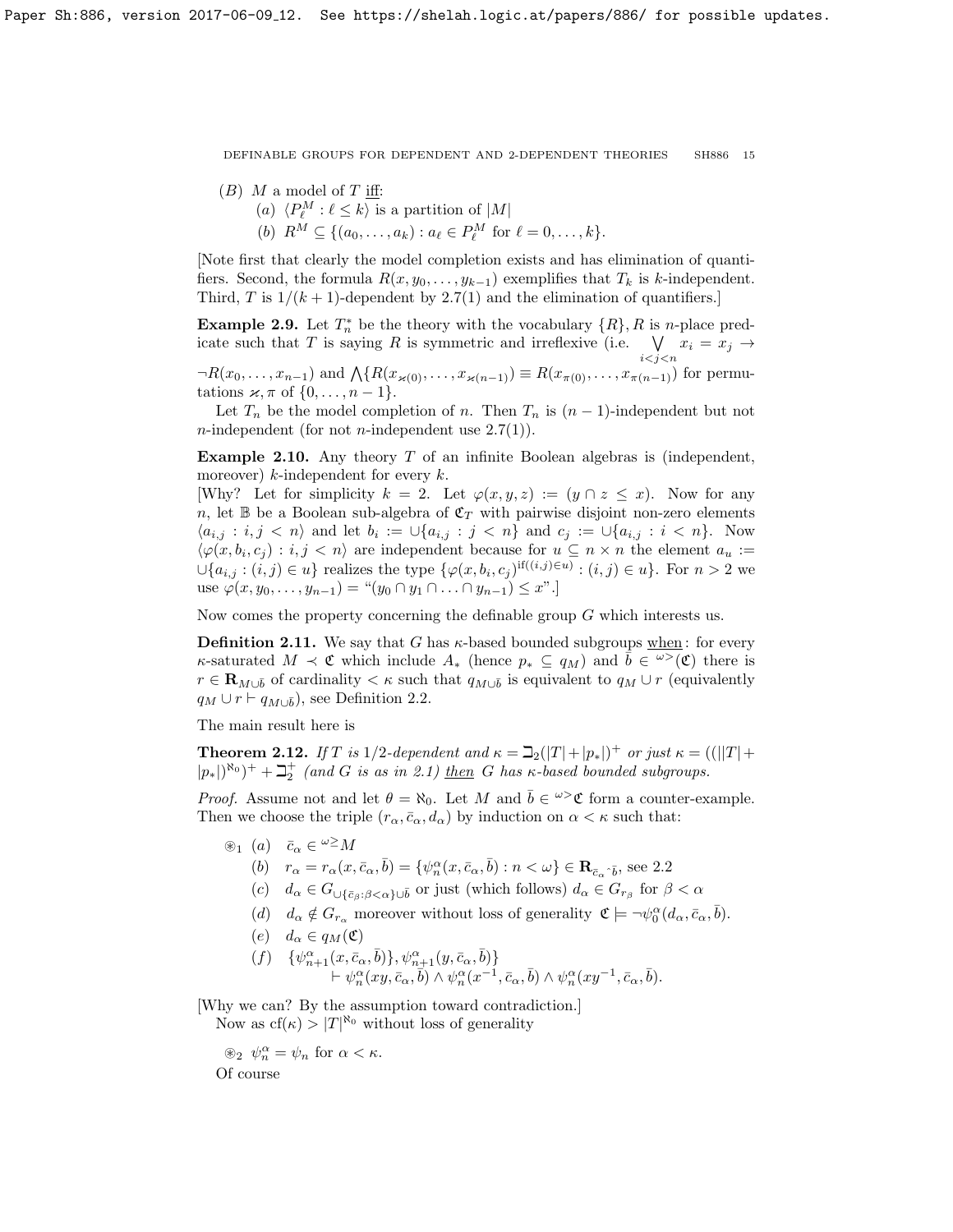$\circledast_3$   $(G: G_{r_\alpha}) \leq 2^{\aleph_0}.$ 

[Why? Otherwise let  $a_{\varepsilon} \in G$  for  $\varepsilon < (2^{\aleph_0})^+$  be such that  $\langle a_{\varepsilon} G_{r_{\alpha}} : \varepsilon < (2^{\aleph_0})^+ \rangle$ is without repetition. For each  $\varepsilon < \zeta < (2^{\aleph_0})^+$  let  $n_{\varepsilon,\zeta}$  be the minimal n such that  $\mathfrak{C} \models \neg \psi_n(a_{\varepsilon}^{-1}a_{\zeta}, \bar{c}_{\alpha}, \bar{b}),$  so by Erdös-Rado theorem for some  $n(*)$  and infinite  $\mathcal{U} \subseteq (2^{\aleph_0})^+$  we have  $n_{\varepsilon,\zeta} = n(*)$  for  $\varepsilon < \zeta$  from  $\mathcal{U}$ . By compactness we can find  $a_{\varepsilon} \in G$  for  $\varepsilon < \bar{\kappa}$  such that  $\varepsilon < \zeta < \bar{\kappa} \Rightarrow \mathfrak{C} \models \neg \psi_{n(*)}[a_{\varepsilon}^{-1} a_{\zeta}, \bar{c}_{\alpha}, \bar{b}],$  contradiction to  $(G:G_{r_{\alpha}})<\bar{\kappa}.$ 

 $\mathcal{A}_4$  there is  $\mathcal{U} \in [\kappa]^{\theta}$  such that: if  $\alpha < \beta < \gamma$  are from U then  $d_{\alpha}^{-1} d_{\beta} \in G_{r_{\gamma}}$ .

[Why? For each  $\alpha < \kappa$  let  $\langle a_{\alpha,\varepsilon}G_{r_\alpha} : \varepsilon < \varepsilon_\alpha \leq 2^{\aleph_0} \rangle$  be a partition of G. For  $\alpha < \beta < \kappa$  let  $\varepsilon = \varepsilon_{\alpha,\beta}$  be such that  $d_{\alpha} \in a_{\beta,\varepsilon}G_{r_{\beta}}$ . As  $\kappa \to (\theta)_{2^{\aleph_0}}^2$  because  $\Box_2^+ \to (\omega)_{2^{\aleph_0}}^2$  clearly, for some  $\mathcal{U} \in [\kappa]^\theta$  and  $\varepsilon_* < 2^{\aleph_0}$  we have: if  $\alpha < \beta$  are from U then  $\varepsilon_{\alpha,\beta} = \varepsilon_*$ . So if  $\alpha < \beta < \gamma$  are from U then  $d_{\alpha} \in a_{\gamma,\varepsilon_*} G_{r_{\gamma}}$  and  $d_{\beta} \in a_{\gamma,\varepsilon_*} G_{r_{\gamma}},$  so  $d_{\alpha} = a_{\gamma,\varepsilon_*} a_1$  and  $d_{\beta} = a_{\gamma,\varepsilon_*} a_2$  for some  $a_1, a_2 \in G_{r_{\gamma}}$  hence  $(d_{\alpha}^{-1}d_{\beta}) = a_1^{-1}a_{\gamma,\varepsilon_*}^{-1}a_{\gamma,\varepsilon_*}a_2 = a_1^{-1}a_2 \in G_{r_{\gamma}}.$ 

 $\otimes_5$  Without loss of generality for  $\alpha, \beta < \theta$  we have  $d_{\alpha} \in G_{r_{\beta}} \Leftrightarrow \alpha \neq \beta$ .

[Why? Let U be as in  $\mathcal{L}_4$ . Without loss of generality  $otp(\mathcal{U}) = \theta$  and let  $\langle \alpha_{\varepsilon} :$  $\varepsilon < \theta$  list U in increasing order; let  $d'_{\varepsilon} = d_{\alpha_{2\varepsilon}}^{-1} d_{\alpha_{2\varepsilon+1}}$  and let  $r'_{\varepsilon} = r'_{\varepsilon}(x, \bar{c}'_{\varepsilon}, \bar{b}) =$  $r_{\alpha_{2\varepsilon}}(x,\bar{c}_{\alpha_{2\varepsilon}},\bar{b}).$ 

So if  $\zeta < \varepsilon < \theta$  then  $d_{\alpha_{2\varepsilon}}^{-1} d_{\alpha_{2\varepsilon+1}} \in G[r_{\alpha_{2\varepsilon}}]$  by  $\otimes_1(c)$  hence  $d'_{\varepsilon} = d_{\alpha_{2\varepsilon}}^{-1} d_{\alpha_{2\varepsilon+1}} \in$  $G_{r_{\alpha_{2\zeta}}} = G_{r'_\zeta}$ . Also if  $\varepsilon < \zeta < \theta$  then  $d'_{\varepsilon} = d_{\alpha_{2\varepsilon}}^{-1} d_{\alpha_{2\varepsilon+1}} \in G_{r_{2\zeta}} = G_{r'_\zeta}$  by  $\mathcal{L}_4$ .

Also, if  $\varepsilon = \zeta$  then  $d_{\alpha_{2\varepsilon+1}} \in G_{r_{\alpha_{2\varepsilon}}}$  by  $\circledast_1(c)$  and  $d_{\alpha_{2\varepsilon}} \notin G_{r_{\alpha_{2\varepsilon}}}$  by  $\circledast_1(d)$  hence  $d'_{\varepsilon} = d_{\alpha_{2\varepsilon}}^{-1} d_{\alpha_{2\varepsilon+1}} \notin G_{r_{\alpha_{2\varepsilon}}} = G_{r'_{\alpha_{\varepsilon}}}$ . Of course,  $d_{\alpha_{2\varepsilon}}, d_{\alpha_{2\varepsilon+1}} \in G_{\cup{\{\bar{c}_{\beta}}:\beta<\alpha_{2\varepsilon}\}\cup\bar{b}}$  hence  $d'_\varepsilon = d_{\alpha_{2\varepsilon}}^{-1} d_{\alpha_{2\varepsilon+1}} \in G_{\cup\{\bar{c}'_{\zeta}:\zeta<\varepsilon\}\cup\bar{b}}.$ 

Moreover  $d'_{\varepsilon} \notin \psi_1(\mathfrak{C}, \bar{c}'_{\varepsilon}, \bar{b})$  as otherwise we recall that  $d_{\alpha_{2\varepsilon}} = d_{\alpha_{2\varepsilon+1}}(d'_{\varepsilon})^{-1}$ and  $d_{\alpha_{2\varepsilon+1}} \in r_{\alpha_{2\varepsilon}}(\mathfrak{C}, \overline{c}_{\alpha_{2\varepsilon}}, \overline{b}) \subseteq \psi_1(\mathfrak{C}, \overline{c}_{\alpha_{2\varepsilon}}, \overline{b})$  and, we are now assuming  $d'_{\varepsilon} \in$  $\psi_1(\mathfrak{C}, \overline{c}'_s, \overline{b}) = \psi_1(\overline{\mathfrak{C}}, \overline{c}_{\alpha_{2\varepsilon}}, \overline{b})$  together by  $\mathfrak{B}_1(f)$  we have  $d_{\alpha_{2\varepsilon}} \in \psi_0(\mathfrak{C}, \overline{c}_{\alpha_{2\varepsilon}}, \overline{b})$ , contradiction to  $\mathcal{L}_1(d)$ . So letting  $\psi'_n = \psi_{n+1}$ , clearly renaming we are done as we shall not use  $\alpha \geq \theta$ .

Now by induction on  $\varepsilon < \kappa$  we choose  $A_{\varepsilon}, \overline{b}_{\varepsilon}, \langle d_{\alpha,\varepsilon} : \alpha < \theta \rangle$  from the model M such that:

$$
\begin{aligned}\n\textcircled{\tiny{86}} \ \text{(\textit{a})} \quad &\bar{b}_{\varepsilon} \hat{\;} \langle d_{\alpha,\varepsilon} : \alpha < \theta \rangle \text{ realizes } \text{tp}(\bar{b} \hat{\;} \langle d_{\alpha} : \alpha < \theta \rangle, A_{\varepsilon}) \\
\text{(\textit{b})} \quad &A_{\varepsilon} = \cup \{\bar{c}_{\alpha} : \alpha < \theta\} \cup \bigcup \{\bar{b}_{\zeta}, \bar{d}_{\alpha,\zeta} : \alpha < \theta \text{ and } \zeta < \varepsilon\} \cup A_{*}.\n\end{aligned}
$$

[Why possible? Because M is  $\kappa$ -saturated, see Definition [2.11.](#page-14-2)]

For  $\alpha < \theta, \varepsilon < \kappa$ , let  $r_{\alpha,\varepsilon} := \{ \psi_n(x, \bar{c}_\alpha, \bar{b}_\varepsilon) : n < \omega \}$ , so  $G_{r_{\alpha,\varepsilon}}$  is a subgroup of G of bounded index (even  $\leq 2^{\aleph_0}$ ). Now for  $\alpha, \varepsilon < \theta$  clearly  $d_\alpha \in \bigcap \{G_{r_{\beta,\zeta}} : \beta < \theta, \zeta < \varepsilon\}$ by clause  $\mathcal{F}_1(e)$  (as  $r_{\beta,\zeta} \in \mathbf{R}_M$ ). Hence by the choice of  $d_{\alpha,\varepsilon}$  as realizing  $tp(d_{\alpha}, A_{\varepsilon})$ , see  $\mathcal{L}_6(a)$ , as  $A_\varepsilon \supseteq \bigcup{\text{Dom}(r_{\beta,\zeta})} : \beta < \theta, \zeta < \varepsilon\}$ , clearly

$$
\circledast_7
$$
  $d_{\alpha,\varepsilon} \in \bigcap \{G_{r_{\beta,\zeta}} : \beta < \theta \text{ and } \zeta < \varepsilon\}$  by  $\circledast_6(b)$ .

But  $d_{\alpha} \in \bigcap \{ G_{r_{\beta}} : \beta < \theta \text{ and } \beta \neq \alpha \}$  by  $\circledast_5$  and  $\overline{b}_{\varepsilon} \hat{\;} \langle d_{\beta,\varepsilon} : \beta < \theta \rangle$  realizes  $tp(b^{\hat{ }} \langle d_{\beta} : \beta < \theta \rangle, A_{\varepsilon})$  by  $\circledast_6$ , so

$$
\circledast_s d_{\alpha,\varepsilon} \in \cap \{ G_{r_{\beta,\zeta}} : \beta < \theta, \beta \neq \alpha \text{ and } \zeta = \varepsilon \}.
$$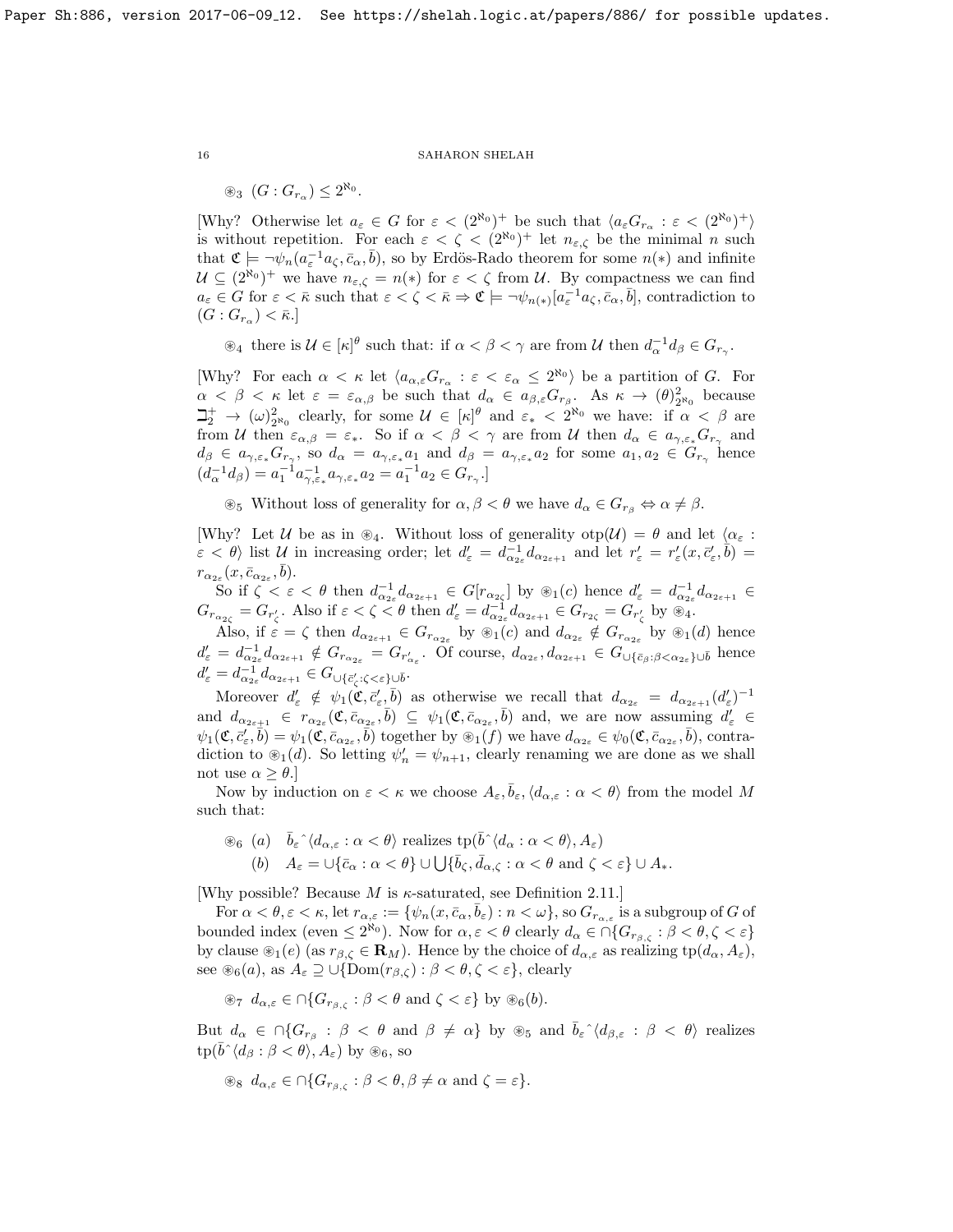Also by  $\mathcal{L}_6(a) + \mathcal{L}_1(d) + \mathcal{L}_2$  we have

$$
\text{ as } d_{\alpha,\varepsilon} \notin G_{r_{\alpha,\varepsilon}} \text{ moreover } \mathfrak{C} \models \neg \psi_0(d_{\alpha,\varepsilon},\bar{c}_\alpha,\bar{b}_\varepsilon).
$$

Also by  $\mathcal{L}_1(f) + \mathcal{L}_2$  we have

$$
\circledast_{10} \text{ if } d_1,d_2 \in \psi_{n+1}(\mathfrak{C}, \bar{c}_{\alpha}, \bar{b}_{\varepsilon}') \text{ then } d_1d_2, d_1^{-1}, d_1d_2^{-1} \in \psi_n(\mathfrak{C}, \bar{c}_{\alpha}, \bar{b}_{\varepsilon}').
$$

Now forget M but retain

$$
(*)_1 \psi_n(n<\omega), b_{\varepsilon}, \bar{c}_{\varepsilon}, r_{\alpha,\varepsilon}, d_{\alpha,\varepsilon}, r_{\alpha}(\alpha<\theta,\varepsilon<\kappa) \text{ satisfy } \circledast_1(b)-(f), \circledast_7, \circledast_8, \circledast_9, \circledast_{10}.
$$

Now by Ramsey theorem and compactness, without loss of generality

 $(*)_2 \langle \langle \bar{c}_\alpha : \alpha < \theta \rangle \hat{b}_\varepsilon \hat{\;} \langle d_{\alpha,\varepsilon} : \alpha < \theta \rangle : \varepsilon < \kappa \rangle \text{ is an indiscernible sequence over } A_*$ .

Let  $d'_{\alpha,\varepsilon} = d_{\alpha,2\varepsilon}^{-1} d_{\alpha,2\varepsilon+1}$  and  $\bar{b}'_{\varepsilon} = \bar{b}_{2\varepsilon}$  for  $\varepsilon < \kappa, \alpha < \theta$  and let  $r'_{\alpha,\varepsilon}(x) = r(x,\bar{c}_{\alpha},b'_{\varepsilon}) =$  $r_{\alpha,2\varepsilon}$ .

Now

 $(*)_3 \, d'_{\alpha,\varepsilon} \in r(\mathfrak{C}, \bar{c}_{\beta}, \bar{b}'_{\zeta}) \cap G \underline{\text{iff}} (\alpha, \varepsilon) \neq (\beta, \zeta).$ 

[Why? First assume  $\varepsilon > \zeta$  then by  $(*)_1 + \otimes_7$  we have  $d_{\alpha,2\varepsilon}, d_{\alpha,2\varepsilon+1} \in G_{r\beta,2\varepsilon}$  hence  $d'_{\alpha,\varepsilon} = d_{\alpha,2\varepsilon}^{-1} d_{\alpha,2\varepsilon+1} \in G_{r_{\beta,2\zeta}} = G_{r'_{\beta,\zeta}}.$ 

Second, assume  $\varepsilon < \zeta$ , then by the indiscernibility, i.e.  $(*)_2$  easily  $d_{\alpha,2\varepsilon}G_{r_{\beta,2\varepsilon}}=$  $d_{\alpha,2\varepsilon+1}G_{r_{\beta,2\zeta}}$  hence  $d_{\alpha,2\varepsilon}G_{r'_{\beta,\zeta}}=d_{\alpha,2\varepsilon+1}G_{r'_{\beta,\zeta}}$  so  $d'_{\alpha,\varepsilon}=d_{\alpha,2\varepsilon}^{-1}d_{\alpha,2\varepsilon+1}\in G_{r'_{\beta,\zeta}}$  as required.

Third, assume  $\varepsilon = \zeta, \alpha \neq \beta$ , then we have  $d'_{\alpha,\varepsilon} \in r(\mathfrak{C}, \bar{c}_{\beta}, b'_{\zeta})$  because:  $d_{\alpha,2\varepsilon} \in$  $r(\mathfrak{C}, \bar{c}_{\beta}, \bar{b}'_{\zeta})$  as  $\bar{b}'_{\zeta} = b_{2\zeta} = b_{2\varepsilon}$  in the present case and as  $\alpha \neq \beta$  using  $(*)_1 + \otimes_8$  and  $d_{\alpha,2\varepsilon+1} \in r(\mathfrak{C}, \overline{c}_{\beta}, \overline{b}'_{\zeta})$  as  $\overline{b}'_{\zeta} = \overline{b}_{2\zeta} = \overline{b}_{2\varepsilon}$  and as  $2\zeta = 2\varepsilon < 2\varepsilon + 1$  in the present case, by  $\mathcal{L}_7 + (\ast)_1$ ; of course,  $d_{\alpha,2\varepsilon}, d_{\alpha,2\varepsilon+1} \in G$  hence  $d'_{\alpha,\varepsilon} = d_{\alpha,2\varepsilon}^{-1} d_{\alpha,2\varepsilon+1} \in$  $r(\mathfrak{C}, \bar{c}_{\beta}, \bar{b}'_{\zeta}) \cap G.$ 

Fourth, assume  $\varepsilon = \zeta$ ,  $\alpha = \beta$ . So by  $\circledast_9 + (\ast)_1$ , we know that  $d_{\alpha,2\varepsilon} \notin r(\mathfrak{C}, \bar{c}_{\alpha}, \bar{b}_{2\varepsilon})$ which means  $d_{\alpha,2\varepsilon} \notin r(\mathfrak{C}, \bar{c}_{\alpha}, \bar{b}'_{\varepsilon})$ . By  $\circledast_7 + (\ast)_1$  we know that  $d_{\alpha,2\varepsilon+1} \in r(\mathfrak{C}, \bar{c}_{\alpha}, \bar{b}_{2\varepsilon}) =$  $r(\mathfrak{C}, \bar{c}_{\alpha}, \bar{b}'_{\varepsilon})$  and of course  $d_{\alpha,2\varepsilon}, d_{\alpha2\varepsilon+1} \in G$ . Putting together the last two sentences and the choice of  $d'_{\alpha,\varepsilon}$ , as  $r(\mathfrak{C},\bar{c}_\alpha,\bar{b}'_{\varepsilon})\cap G$  is a subgroup of G we have  $d'_{\alpha,\varepsilon} = (d_{\alpha,2\varepsilon})^{-1} d_{\alpha,2\varepsilon+1} \notin r(\mathfrak{C}, \bar{c}_{\alpha}, \bar{b}'_{\varepsilon}) \cap G$  as required in  $(*)_{3}.$ 

 $(*)_4$   $d'_{\alpha,\varepsilon} \in \psi_1(\mathfrak{C}, \bar{c}_{\beta}, \bar{b}'_{\zeta})$  iff  $(\alpha, \varepsilon) \neq (\beta, \zeta)$ .

[Why? The "if" direction holds by  $(*)_3$  because  $r(x, \bar{c}_{\beta}, \bar{b}'_{\zeta}) = \{ \psi_n(x, \bar{c}_{\beta}, \bar{b}_{\zeta}) : n <$ ω}. For the other direction assume  $(α, ε) = (β, ζ)$ . As in the proof of  $(*)_3$  we have  $d_{\alpha,2\varepsilon} \notin \psi_0(\mathfrak{C}, \bar{c}_\alpha, \bar{b}_\varepsilon')$ . Also  $d_{\alpha,2\varepsilon} = d_{\alpha,2\varepsilon+1}(d'_{\alpha,\varepsilon})^{-1}$  so  $d_{\alpha,2\varepsilon+1}(d'_{\alpha,\varepsilon})^{-1} \notin$  $\psi_0(\mathfrak{C}, \bar{c}_{\alpha}, \bar{b}_{2\varepsilon})$ . Also as in the proof of  $(*)_3$  we have  $d_{\alpha,2\varepsilon+1} \in r(\mathfrak{C}, \bar{c}_{\alpha}, \bar{b}'_{\varepsilon})$  hence  $d_{\alpha,2\varepsilon+1} \in \psi_1(\mathfrak{C}, \bar{c}_\alpha, \bar{b}'_\alpha)$ . By the last two sentences and  $\mathfrak{D}_{10} + (*)_1$  we have  $d'_{\alpha,\varepsilon} \in$  $\psi_1(\mathfrak{C}, \bar{c}_{\alpha}, \bar{b}'_{\varepsilon}) \Rightarrow d_{\alpha,2\varepsilon} \in \psi_0(\mathfrak{C}, \bar{c}_{\alpha}, \bar{b}'_{\varepsilon})$  but we already note the conclusion fails so  $d'_{\alpha,\varepsilon} \notin \psi_1(\mathfrak{C}, \bar{c}_\alpha, \bar{b}'_\varepsilon).$ 

So we are done proving  $(*)_4$ .

(\*)<sub>5</sub> if  $u \subseteq \theta \times \kappa$  then some  $d \in \mathfrak{C}$  realizes  $\{\psi_3(x, \bar{c}_\alpha, \bar{b}_\zeta')^{\text{if}((\alpha,\zeta) \in u)} : \alpha < \theta, \varepsilon < \kappa\}.$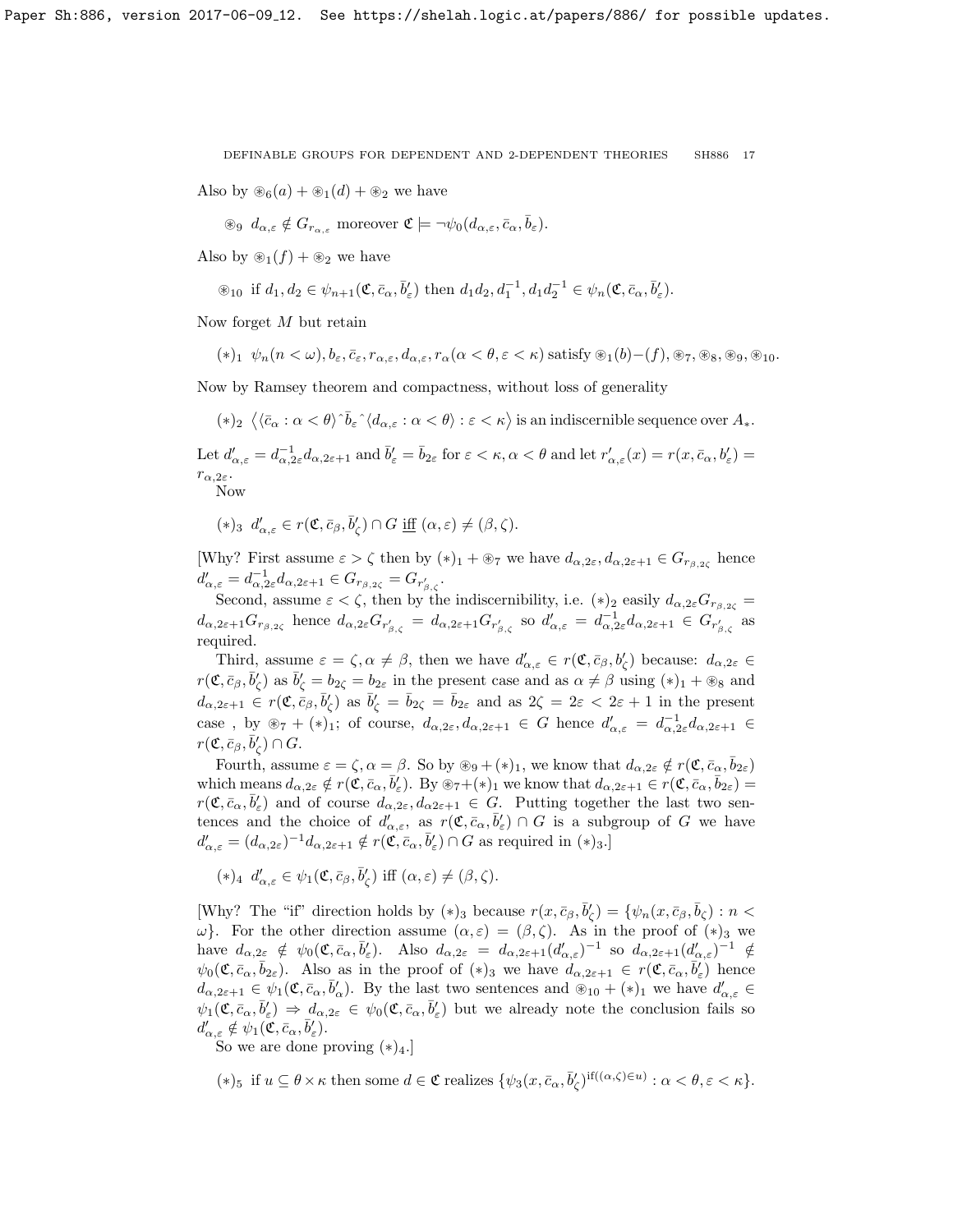[Why? By saturation without loss of generality u is co-finite, let  $\langle (\alpha(\ell), \varepsilon(\ell)) : \ell <$ k) list  $\theta \times \kappa \setminus u$  with no repetitions and let  $d := d'_{\alpha(0),\varepsilon(0)} d'_{\alpha(1),\varepsilon(1)} \dots d'_{\alpha(k-1),\varepsilon(k-1)}$ . On the one hand by  $(*)_3$  clearly

$$
(\alpha, \varepsilon) \in u \quad \Rightarrow (\alpha, \varepsilon) \in \theta \times \kappa \setminus \{ (\alpha(\ell), \varepsilon(\ell)) : \ell < k \} \n\Rightarrow \{ d'_{\alpha(\ell), \varepsilon(\ell)} : \ell < k \} \subseteq r(\mathfrak{C}, \bar{c}_{\alpha}, \bar{b}'_{\varepsilon}) \cap G \n\Rightarrow d \in r(\mathfrak{C}, \bar{c}_{\alpha}, \bar{b}_{\varepsilon}) \Rightarrow \mathfrak{C} \models \psi_3[d, \bar{c}_{\alpha}, \bar{b}'_{\varepsilon}].
$$

On the other hand if  $\ell < k$  then let  $e_1 = d'_{\alpha(0),\varepsilon(0)} \ldots d'_{\alpha(\ell-1),\varepsilon(\ell-1)}$  and let  $e_2 =$  $d'_{\alpha(\ell+1),\varepsilon(\ell+1)}\dots d'_{\alpha(k-1),\varepsilon(k-1)}$  so  $d = e_1 d'_{\alpha(\ell),\varepsilon(\ell)} e_2$  hence  $d'_{\alpha(\ell),\varepsilon(\ell)} = e_1^{-1} d e_2^{-1}$ . As above  $e_1, e_2 \in r(\mathfrak{C}, \overline{c}_{\alpha(\ell)}, \overline{b}_{\varepsilon(\ell)}') \cap G$  hence  $e_1^{-1}, e_2^{-1} \in \psi_3(\mathfrak{C}, \overline{c}_{\alpha(\ell)}, \overline{b}_{\varepsilon(\ell)}) \cap G$ . As  $d \in G$ and  $e^{-1}d \in G$ , by  $\mathscr{L}_{10}$  we get

$$
d \in \psi_3(\mathfrak{C}, \bar{c}_{\alpha(\ell)}, \bar{b}'_{\varepsilon(\ell)}) \Rightarrow e_1^{-1} d \in \psi_2(\mathfrak{C}, \bar{c}_{\alpha(\ell)}, \bar{b}'_{\varepsilon(\ell)}) \n\Rightarrow e_1^{-1} d e_2^{-1} \in \psi_1(\mathfrak{C}, \bar{c}_{\alpha(\ell)}, \bar{b}'_{\varepsilon(\ell)}) \n\Rightarrow d'_{\alpha(\ell), \varepsilon(\ell)} \in \psi_1(\mathfrak{C}, \bar{c}_{\alpha(\ell)}, \bar{b}'_{\varepsilon(\ell)}).
$$

But this contradicts  $(*)_4$ .

Now  $(*)_5$  gives " $\psi_3(x, \bar{z}, \bar{y})$  witness T is 2-independent" so we are done.  $\square_{2,12}$  $\square_{2,12}$  $\square_{2,12}$ 

Claim 2.13. If G is Abelian, then [2.12](#page-14-0) can be proved also replacing  $q_B(\mathfrak{C})$  by  $\bigcap G' : G'$  is a subgroup of G of bounded index preserved by automorphisms of C over  $A \cup A_*$ .

*Proof.* We shall prove this elsewhere.  $\square$ 

Discussion 2.14. 1) Is  $1/2$ -dependence preserved by weak expansions (as in [\[She09,](#page-18-6)  $\S1$ )? Of course not, as if M is a model of  $T_2$  from [2.8](#page-13-1) then any  $Y \subseteq \prod$  $_{\ell < k}$  $P_i^M$  is

definable in such an expansion, and easily for some such Y we can interpret number theory (as number theory is interpretable in some bi-partite graph).

2) Is the following interesting? I think yes! It seems that we can prove the k-dimensional version of [2.12](#page-14-0) for  $1/k$ -dependent T, i.e. for  $k = 1$  it should give [\[She08\]](#page-18-0), for  $k = 2$  it should give [2.12.](#page-14-0) E.g. think of having  $|T| < \lambda_0 < \ldots <$  $\lambda_k, \lambda_{\ell+2} = (\lambda_{\ell+1})^{\lambda_{\ell}}$  and we choose  $M_{\ell} \prec \mathfrak{C}$  of cardinality  $\lambda_{\ell}$  closed enough by downward induction on  $\ell$ , i.e. we get a  $\mathcal{P}^{-}(k)$ -diagram. We shall try to deal with this elsewhere.